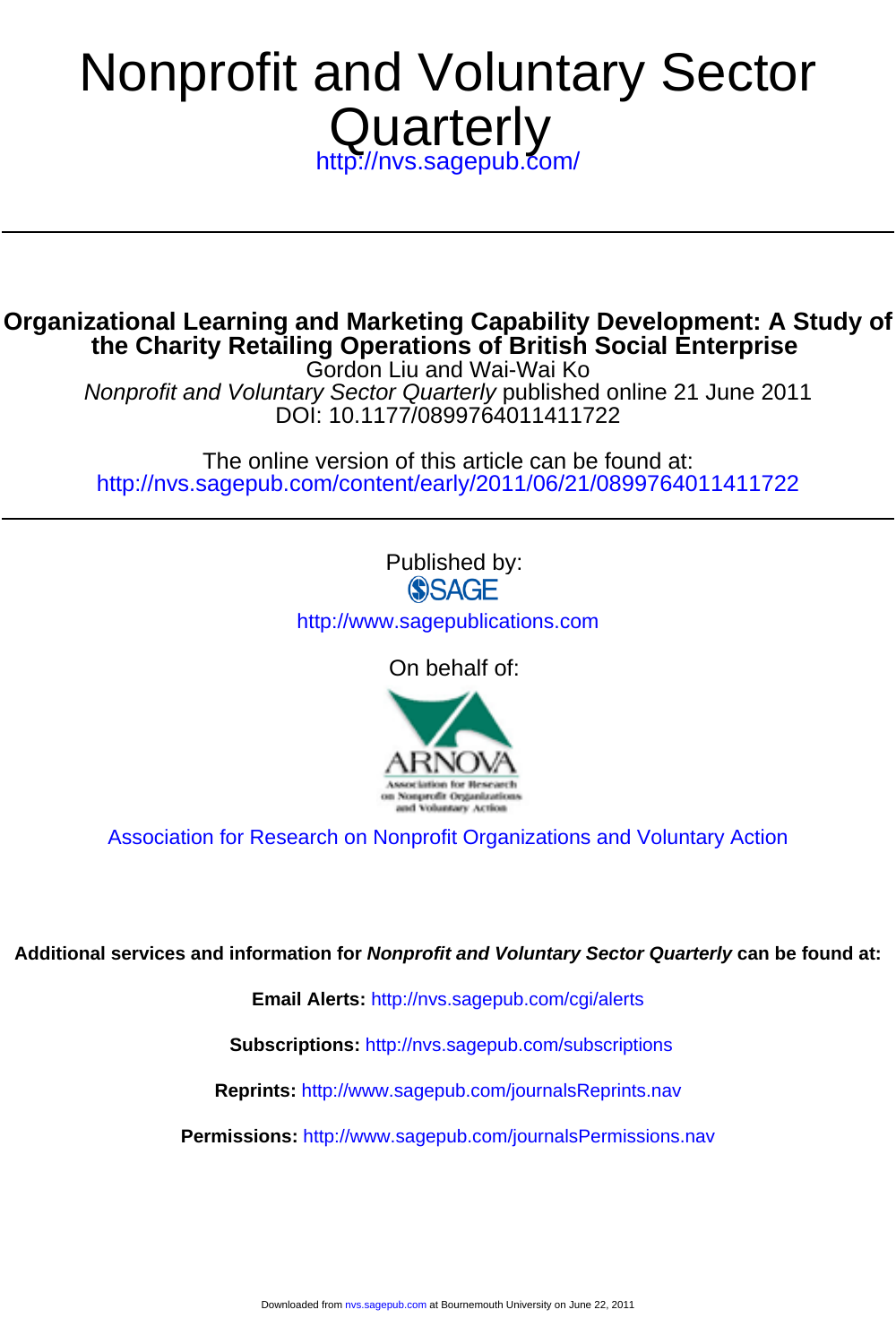**Organizational Learning and Marketing Capability Development: A Study of the Charity Retailing Operations of British Social Enterprise**

Nonprofit and Voluntary Sector Quarterly XX(X) 1–29 © The Author(s) 2011 Reprints and permission: http://www. sagepub.com/journalsPermissions.nav DOI: 10.1177/0899764011411722 http://nvs.sagepub.com



# $\mathbf C$ ordon Liu<sup>l</sup> and Wai-Wai Ko $^2$

# **Abstract**

Social enterprise is a hybrid form of profit- and social benefit–seeking organization whereby traditional nonprofit organizations pursue both their social mission and business opportunities. To embrace this new strategic direction shift, the nonprofit organizations need to develop new competences that will enable them to respond to the changes in the business model. The article investigates the learning mechanisms through which social enterprises develop a marketing capability to deploy their resources in the marketplace as the drivers of competitive advantage in their commercial practice. We study eight cases of U.K.-based charity retailers to address the role of knowledge accumulation, articulation, and codification process in the evolution of marketing capability development. We identify, among other things, that the critical process of organizational learning for social enterprise is to transfer the experience into organization-specific knowledge under the social aspects of constraints.

# **Keywords**

organizational learning, marketing capability, social enterprise, nonprofit organization, marketization, charity retailing

 $^{2}$ Royal Holloway, University of London, Egham, UK

#### **Corresponding Author:**

Gordon Liu, Senior Lecturer in Entrepreneurship, Bournemouth University, The Business School, Christchurch House, Talbot Campus, Fern Barrow, Poole, Dorset, BH12 5BB, United Kingdom Email: gliu@Bournemouth.ac.uk

<sup>1</sup> Bournemouth University, Poole, UK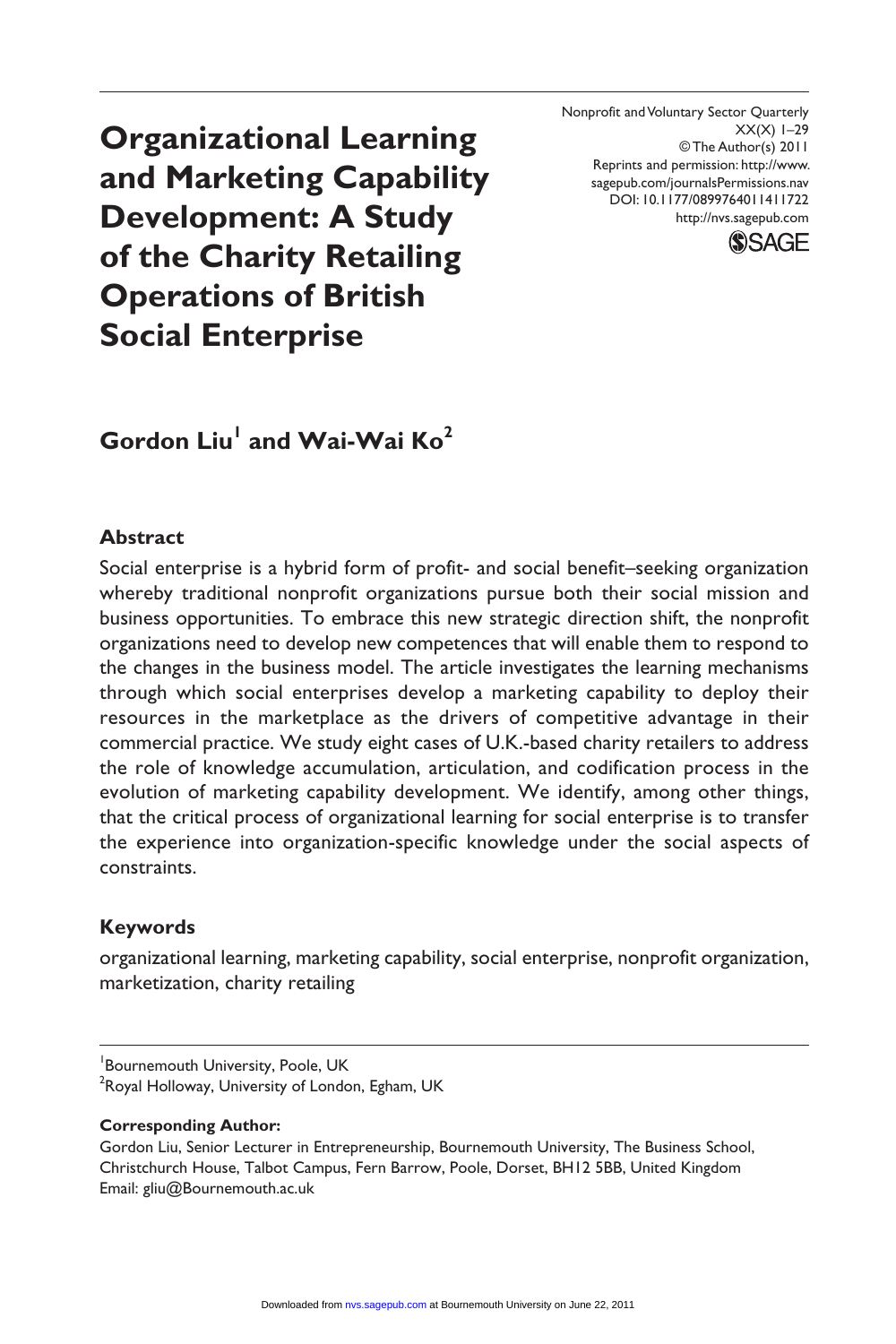# **Introduction**

The adoption of a more market-oriented operation model to acquire revenue from commercial activities, known as *commercialization*, enables nonprofit organizations (NPOs) to deploy market-based resources and achieve a competitive advantage (Gainer & Padanyi, 2005; Macedo & Pinho, 2006). This more market-driven and business-like hybrid form of NPO is usually referred to as a social enterprise (SE; Cooney, 2006; Dart, 2004). An SE is "a business with primarily social objectives whose surpluses are principally reinvested for that purpose in the business or in the community" (Cabinet Office, 2006, p. 10). SEs generate revenue by engaging in trading activities, including charging fees for services and selling products, which are vital for their survival and also reduce their dependence on donors and government funds (Cooney, 2010; Froelich, 1999). The latest research conducted by the National Council for Voluntary Organization (2009) in the United Kingdom found that SE activity accounts for 71% of the total income of this sector.

In practice, there are many routes by which to establish an SE, such as an independent charitable foundation springing from a corporation ("Salesforce.com" and "Salesforce. com Foundation"), a community interest company ("Co-operatives"), new enterprise startups ("Sunderland Home Care Association"), and so on. In this research, we aim to focus on the route by which traditional nonprofit organizations (i.e., voluntary and community organizations, charities) develop their marketing capabilities and become more market-oriented entities. We specifically consider charity retailing operations, where traditional NPOs engage in commercial activities through the operation of highstreet charity shops, which remains one of the most popular choices for revenue generation. For example, the Charity Retail Association<sup>1</sup> estimates that there were more than 7,500 charity shops in the United Kingdom in 2009, compared with an estimated 3,200 in 1990 and 6,300 in 2000 (Charity Retail Association, 2010). In the United States, several large nonprofit ventures also embrace charity retailing options. For example, the Social Service Corporation, a U.S. NPO operating a string of business enterprise, generates 72% of the organization's total revenue through its retail operation (Cooney, 2006), the Goodwill Industries International collects donated clothing and household goods to sell in 1,900 retail stores and provides contract labor services to business organizations and government agencies, and the seven Salvation Army thrift stores gross US\$8 million annually in Dallas-Ft. Worth, Texas (Reyes & Meade, 2006).

The original operating model for charity retailing emphasizes collecting surplus goods from upper-class homes and directing their disposal through retail outlets to "less well-off" or "submerged" households (Booth, 1890). As the charity retail sector has developed, this original model has evolved into a more complex business practice, which requires charity retailers to adopt a more market-oriented approach to respond to the changing market environment. These changes have attracted the attention of the academic community (see Broadbridge & Parsons, 2003a, 2003b; Gregson, Crewe, & Brooks, 2002; Hibbert, Horne, & Tagg, 2005; Horne, 1998). Although a vast amount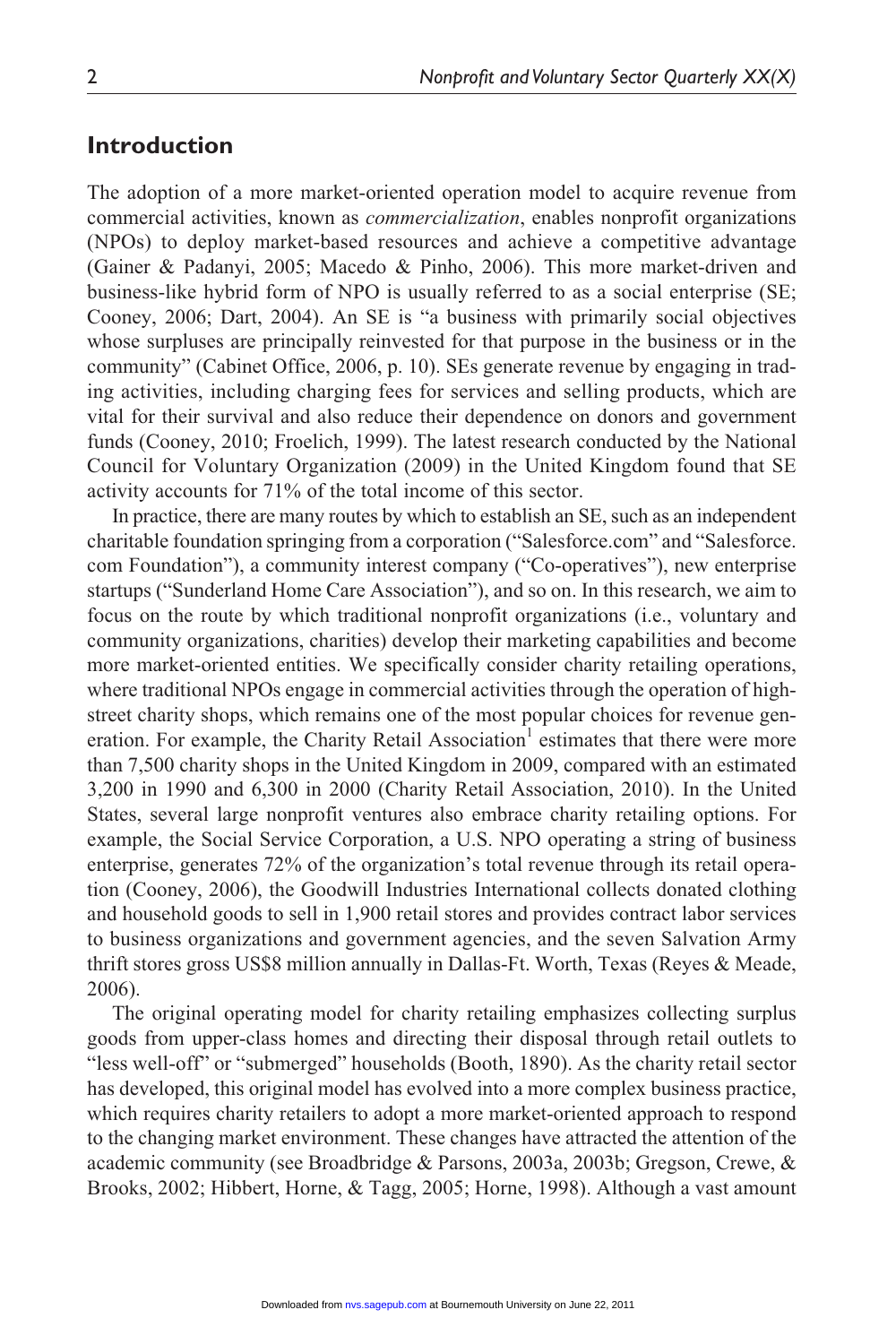of work on charity retailing has been produced, little is known about the organizational learning practices that guide the commercialization movement. To deploy resources in ways that are appropriate to charity retailing, the charity retailer needs to develop marketing capabilities through organizational learning. This article aims to investigate how charity retailers take deliberate efforts to engage in building organizations' marketing capabilities through learning. More specifically, we focus on identifying the key building blocks that formulate charity retailers' learning process and how these might relate to the development of marketing capabilities. This article contributes to the understanding of organizational learning for SEs and documents how they can develop their marketing capabilities through learning activities.

# **Marketing Capabilities and Organizational Learning**

From the resource-based perspective, the deployment of specific organizational resources requires an organization to develop the corresponding capabilities, such as "the ability to integrate, build, and reconfigure internal and external competences" in ways that match the changing market environment (Teece, Pisano, & Shuen, 1997, p. 516). Commercialization, which is the process of becoming an SE, enables an NPO to deploy its market-based resources and attain a competitive advantage (Gainer & Padanyi, 2005; Shoham, Ruvio, Vigoda-Gadot, & Schwabsky, 2006). To capitalize on this effort, as Morgan, Vorhies, and Mason (2009) suggested, organizations need to develop marketing capabilities to orchestrate the execution procedures. Marketing capabilities are defined as "integrative process to apply the collective knowledge, skills, and resources of the organization to the market-related needs of the business, enable the business to add value to its goods and services and meet competitive demands" (Vorhies, Harker, & Rao, 1999, p. 1175). More specifically, marketing capabilities are considered to be internal processes that allow organizations to become more market-driven. This implies that it is critical for SEs to develop marketing capabilities, if they wish to adopt a more market-oriented approach to conducting their commercial practice. To date, the types of marketing capability fall into eight interdependent dimensions: pricing, product development, channel management, selling, market information management, marketing communication, marketing planning, and marketing implementation (Eng & Spickett-Jones, 2009; Vorhies & Morgan, 2005). It is noteworthy that each of the eight types of marketing capability in itself can serve as a basis for providing a company with a competitive edge in the marketplace. Given the interdependency between individual marketing capabilities, an organization will achieve superior performance when it possesses multiple marketing capabilities (Vorhies & Morgan, 2005).

The development of marketing capabilities, as with any other organizational capability, can be achieved through the exercise of organizational learning (Easterby-Smith & Prieto, 2008), which has long been associated with an organization's competitive advantage in the marketplace (Day, 1994a; Williams, 1992). Eisenhardt and Martin (2000) describe how learning is a dynamic process where resources are integrated and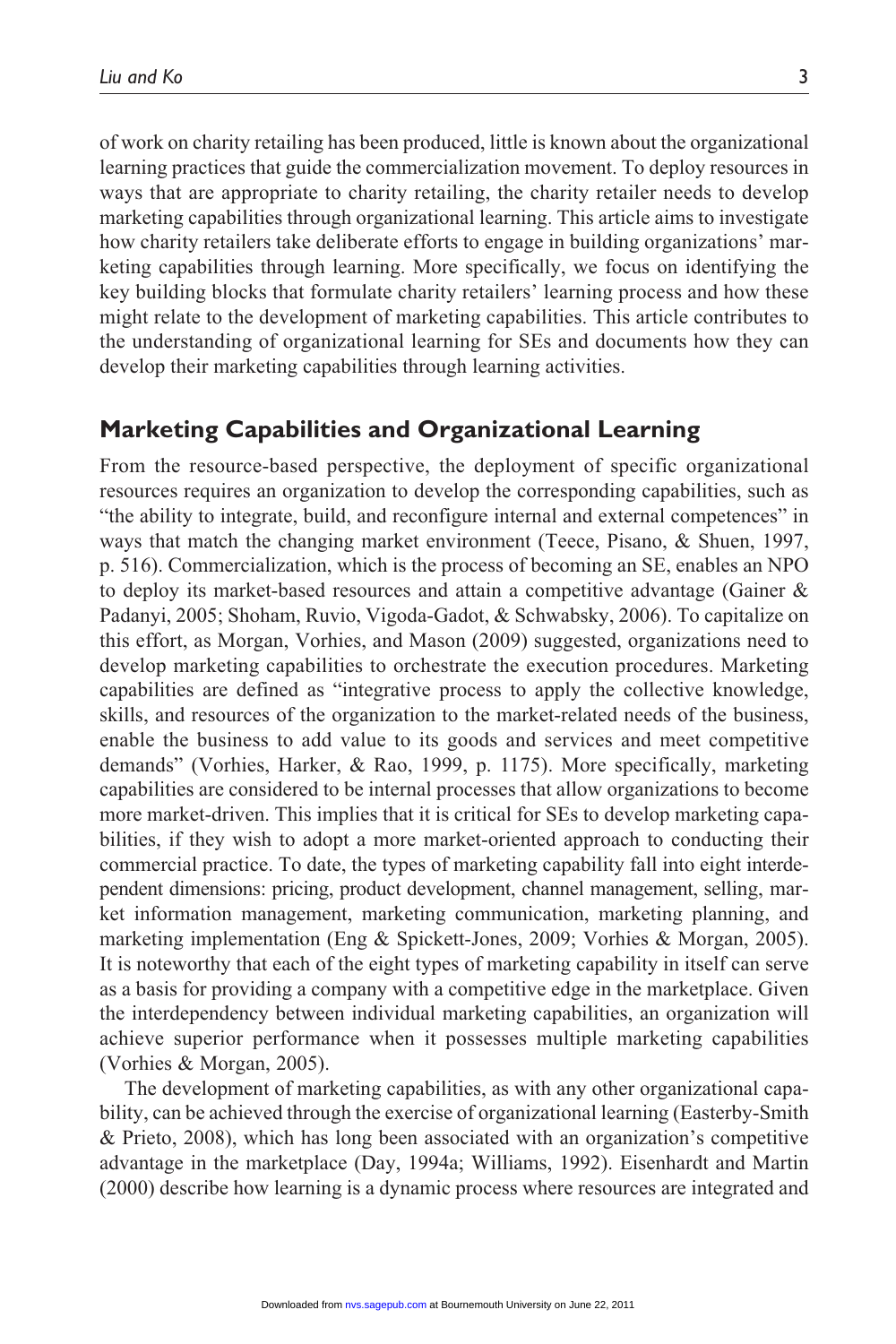reconfigured, which combines experimentation and a repetition process intended continuously to improve organizational performance. De Geus (1998) suggests that the only way in which an organization can maintain its competitive advantage is to learn faster than its competitors. To develop its marketing capabilities, its employees must repeatedly apply their knowledge and skills to marketing problems (Vorhies et al., 1999) and then develop these repeated efforts into useful "operating routines" that deploy market-based resources advantageously. Unlike the lump sum of individual learning, organizational learning involves creating, distributing, and communicating knowledge among the organization's members and integrating it into the overall business strategy and management practices (Kim, 1998; Sinkula, 1994). Although individual learning provides the foundation for the organization's knowledge base, the knowledge is only useful when it is translated into certain organizational capabilities that assist the deployment of particular resources. Learning activities allow organizations to develop marketing capabilities, which enables them to anticipate and respond to market changes (Day, 1994a).

According to the prior research on capability development, the learning mechanisms can be divided into three phases: accumulation, articulation, and codification (Kale & Singh, 2007). Zollo and Winter (2002) suggest that deliberate efforts to accumulate, articulate, and codify relevant experience of carrying out complex organizational tasks act as a basis for improving the organization's expertise in managing those tasks. Accumulation involves acquiring the expertise and skills related to executing critical tasks. In the context of marketing capabilities development, the accumulation process involves obtaining relevant experience on specific organizational routines for managing market-based resources and solving marketing-related problems with the intention of developing new marketing knowledge or insights (Hurley & Hult, 1998; Slater & Narver, 1995). Articulation is the process of combining the information from the accumulation process with the organizational members' experience and specific organizational factors to improve know-how and create organization-specific applications for particular tasks. To develop an organization's marketing capabilities, the manager needs not only to recognize the limitations of the organization's existing capabilities but also to determine what works and what does not work when applying new accumulated marketing knowledge to the business operations (Celuch, Kasouf, & Peruvemba, 2002, Day, 1994b). Finally, the codification phase involves the documentation of new knowledge into action guides or operation routines to develop the organization's capability to undertake certain tasks. An organization is able to solve deeper marketing problems by integrating the newly learned marketing knowledge across functional lines and developing action-oriented procedures to deploy market-based resources (Day, 1994a; Vorhies et al., 1999).

In this research, we adopt this learning mechanism model to draw implications from our research data on British charity retailers. Nowadays, NPOs are increasingly venturing into the field of commercial activities due to the intense competition for the limited government funds and declining availability of donor funds for third-sector organizations that address social problems (Chew, 2009; Chew & Osborne, 2008).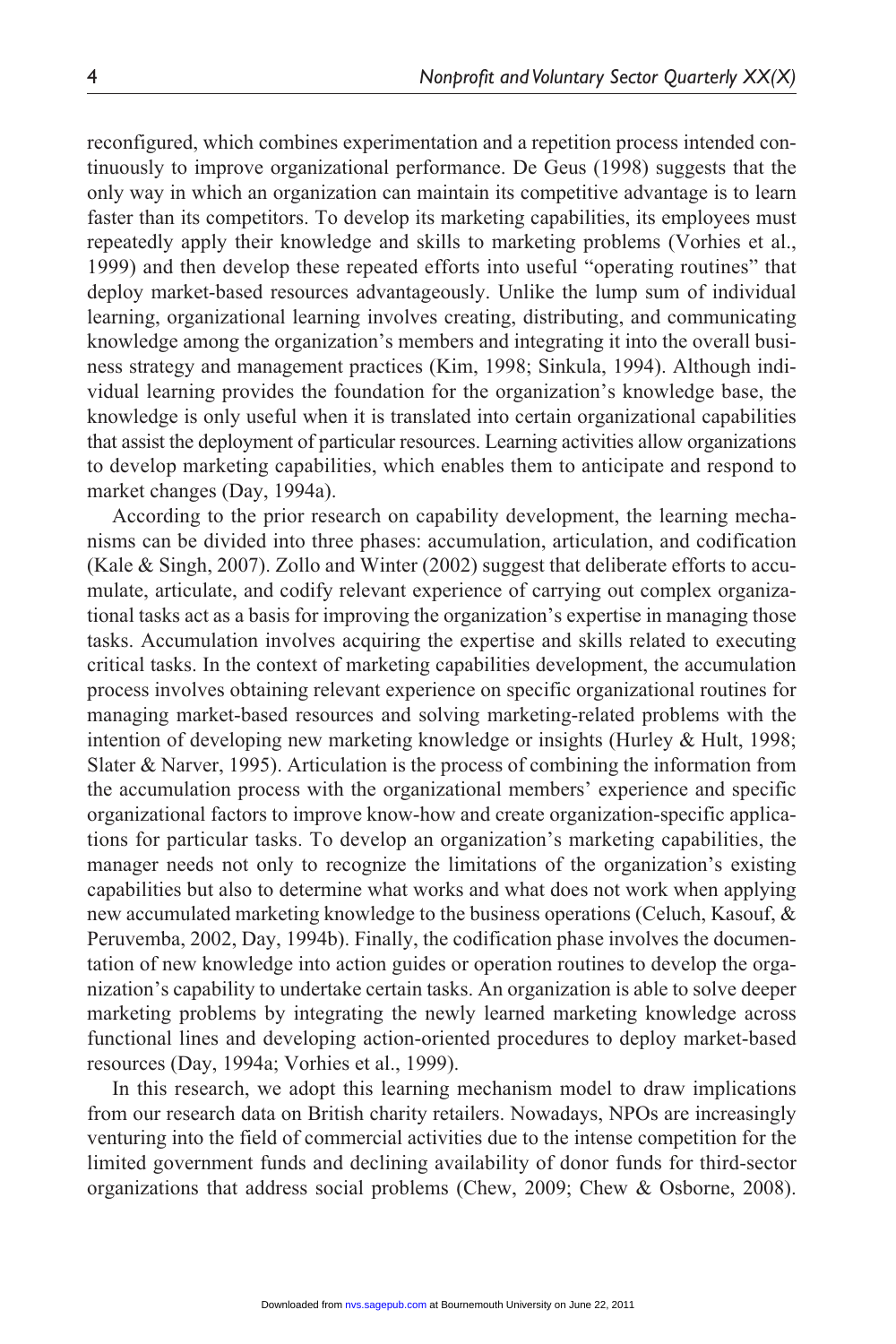Charity retailing appears to be one of the most popular routes whereby NPOs engage in commercial activities (Broadbridge & Parsons, 2003a; Hibbert et al., 2005; Horne, 1998). To compete in the marketplace, charity retailers need to adopt a more complex business model and become more market-oriented entities. Previous studies reveal that an NPO's embracement of market orientation yields many positive effects, such as enhancing its sensitivity to social problems and commercial fundraising opportunities (Gainer & Padanyi, 2005; Shoham et al., 2006; Wood, Bhuian, & Kiecker, 2000). To deploy market-based resources, it is necessary for charity retailers to engage in learning activities to develop their marketing capabilities. Our quest is to explore the process of charity retailers' learning activities for the development of marketing capabilities.

# **Research Method**

The multiple-case study method is suitable here because of the uncharted territory of organizational learning and marketing capabilities development for charity retailing. Prior studies in this field also employed case studies to highlight the dynamic process of learning activities (see Brady & Davies, 2004; Davies & Brady, 2000; Kim, 1998). We aim to identify the key building blocks for the development of a theory of organizational learning and marketing capabilities development in the charity retail sector. Yin (2003) suggests that multiple-case study is the preferred research method for examining social phenomena because it allows researchers to develop an understanding of real-life events and is more likely to yield more generalizable conclusions than a single case study. The case study allows us to capture a preliminary set of insights with regard to the learning process and build theory about such phenomena. Multiple cases permit researchers to draw conclusions based on replication logic within each case, which allows a close correspondence between the theory and the data (Eisenhardt & Graebner, 2007).

The setting is the charity retail sector, which possesses a nonprofit status, provides a social service, and also generates the majority of its revenue through commercial trading, which fits our description of an SE. The case selection was based on theoretical sampling (Yin, 2003), which controls the location and industry factors, and the following indications demonstrate clearly in their publications (i.e., organizational journal publications, the Internet, annual reports) the nature of the business. They are (a) a charity registered under the U.K. Charity Commission and (b) the organization practicing charity retailing for increasing charitable funding for more than 5 years to enable record tracking. We randomly selected 90 organizations from the membership of the Charity Retail Association website and wrote to invite them to participate in our research as case studies. We initially received 23 positive responses, then followed these up by telephone to screen against our case selection criteria, seek cooperation, and assure anonymity. In the end, we narrowed the sample down and collected data from eight organizations for a multiple case study (Table 1). In the qualitative approach, the research findings can be used for developing analytical generalizations, theoretical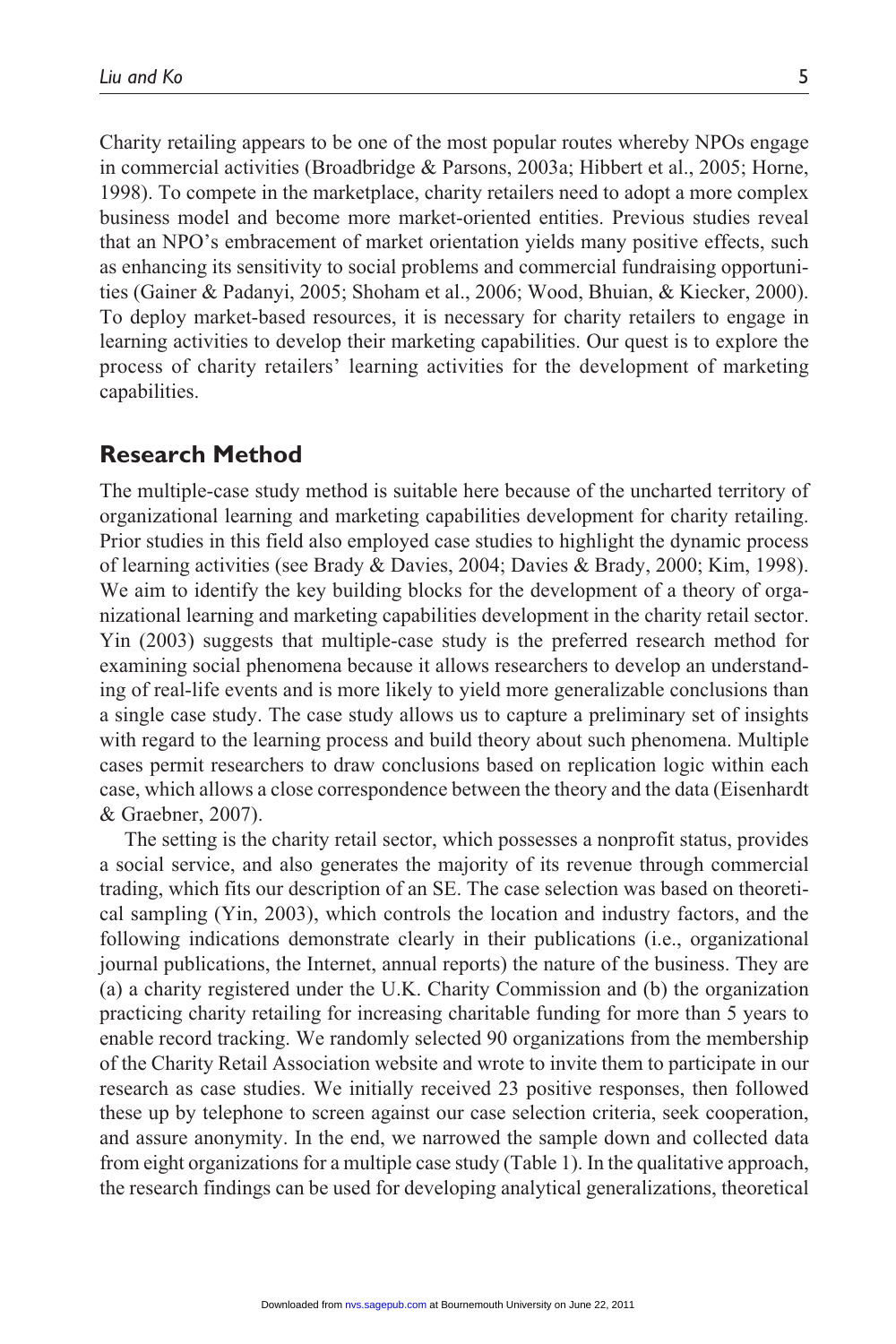|                           | Case I                                                                                                                                                                                              | Case <sub>2</sub>                                                                                                                                                                                                    | Case 3                                                                                                                                            | Case 4                                                                                                                                                                                                             | Case 5                                                                                                                                                                            | Case 6                                                                                                                                                                                                                                                | Case 7                                                                                                   | Case 8                                                                                                                                                                                                      |
|---------------------------|-----------------------------------------------------------------------------------------------------------------------------------------------------------------------------------------------------|----------------------------------------------------------------------------------------------------------------------------------------------------------------------------------------------------------------------|---------------------------------------------------------------------------------------------------------------------------------------------------|--------------------------------------------------------------------------------------------------------------------------------------------------------------------------------------------------------------------|-----------------------------------------------------------------------------------------------------------------------------------------------------------------------------------|-------------------------------------------------------------------------------------------------------------------------------------------------------------------------------------------------------------------------------------------------------|----------------------------------------------------------------------------------------------------------|-------------------------------------------------------------------------------------------------------------------------------------------------------------------------------------------------------------|
| Description               | offer a wide range<br>clothing, furniture,<br>equipment, books,<br>of 100% donated<br>goods, sporting<br>goods such as<br>household<br>and so on.                                                   | furniture that made<br>learning disabilities<br>The charity retailer The charity retailer<br>offer secondhand<br>trainees who has<br>from individual<br>and difficulties.<br>good and new                            | new (charity<br>brand name<br>donate and<br>online and<br>The charity<br>offer both<br>attached)<br>and logo<br>in-store)<br>products<br>retailer | and a range of<br>records, CDs,<br>retailers offer<br>and electrical<br>a wide range<br>good-quality,<br>of cards and<br>new goods,<br>secondhand<br>as clothing,<br>items such<br>The charity<br>books,<br>goods. | furniture. It also<br>goods on eBay<br>sell a range of<br>and Amazon.<br>a chain of 27<br>retailer has<br>specializing<br>of recycled<br>shops, one<br>in the sale<br>The charity | The charity retailer<br>offer selling good-<br>quality, nearly new<br>affordable price.<br>clothing at an                                                                                                                                             | retailer provides<br>electrical goods.<br>bric-a-brac and<br>clothing and<br>furniture to<br>The charity | The charity retailer<br>recycle unwanted<br>quality, affordable<br>ocal community.<br>furniture to the<br>furniture and<br>offer good-<br>domestic                                                          |
|                           |                                                                                                                                                                                                     | Social mission Responding to the Training people with<br>needs of humanity learning disabilities                                                                                                                     | Improving<br>welfare<br>animal                                                                                                                    | quality time<br>and service<br>Providing<br>for each<br>patients                                                                                                                                                   | Improving end-<br>of-life care                                                                                                                                                    | transformation<br>Community                                                                                                                                                                                                                           | homelessness<br>and exclusion<br>and training<br>Supporting                                              | Combating poverty                                                                                                                                                                                           |
| interviews<br>No.of       |                                                                                                                                                                                                     |                                                                                                                                                                                                                      | S                                                                                                                                                 | $\sim$                                                                                                                                                                                                             | LO <sub>1</sub>                                                                                                                                                                   |                                                                                                                                                                                                                                                       | Ğ                                                                                                        |                                                                                                                                                                                                             |
| Visible social<br>impacts | medical assistants<br>leading charitable<br>homeless, drug<br>education, and<br>rehabilitation,<br>organizations<br>n the United<br>nvolvement<br>The area of<br>One of the<br>Kingdom.<br>includes | Education and work Improving<br>embedding through<br>learning disabilities<br>for the purpose of<br>giving people with<br>charity activities<br>and difficulties a<br>unique learning<br>experience is<br>experience | government<br>rehabilitate<br>rescue and<br>on animal-<br>and advise<br>egislation<br>welfare,<br>animals<br>related<br>animal                    | patients with<br>and nursing<br>ife-limiting<br>To provide<br>specialist<br>palliative<br>llnesses<br>care to<br>medical                                                                                           | range of clinical<br>with the NHS<br>palliative care<br>and working<br>partnership<br>in specialist<br>expertise<br>extensive<br>Providing<br>n close                             | Homelessness service Helping directly<br>service (information,<br>advice, and guidance<br>are experiencing<br>(a 22-bed hostel<br>on employment<br>for people who<br>homelessness);<br>opportunities,<br>employability<br>training, and<br>aducation) | are practical and<br>families through<br>individuals and<br>projects that<br>sustainable                 | Supporting housing<br>(safe environment<br>and qualifications)<br>opportunities for<br>learning, training,<br>nonthreatening<br>living); support<br>and promotes<br>appropriate,<br>independent<br>training |

Table 1. Profile of Cases **Table 1.** Profile of Cases

Downloaded from [nvs.sagepub.com](http://nvs.sagepub.com/) at Bournemouth University on June 22, 2011

6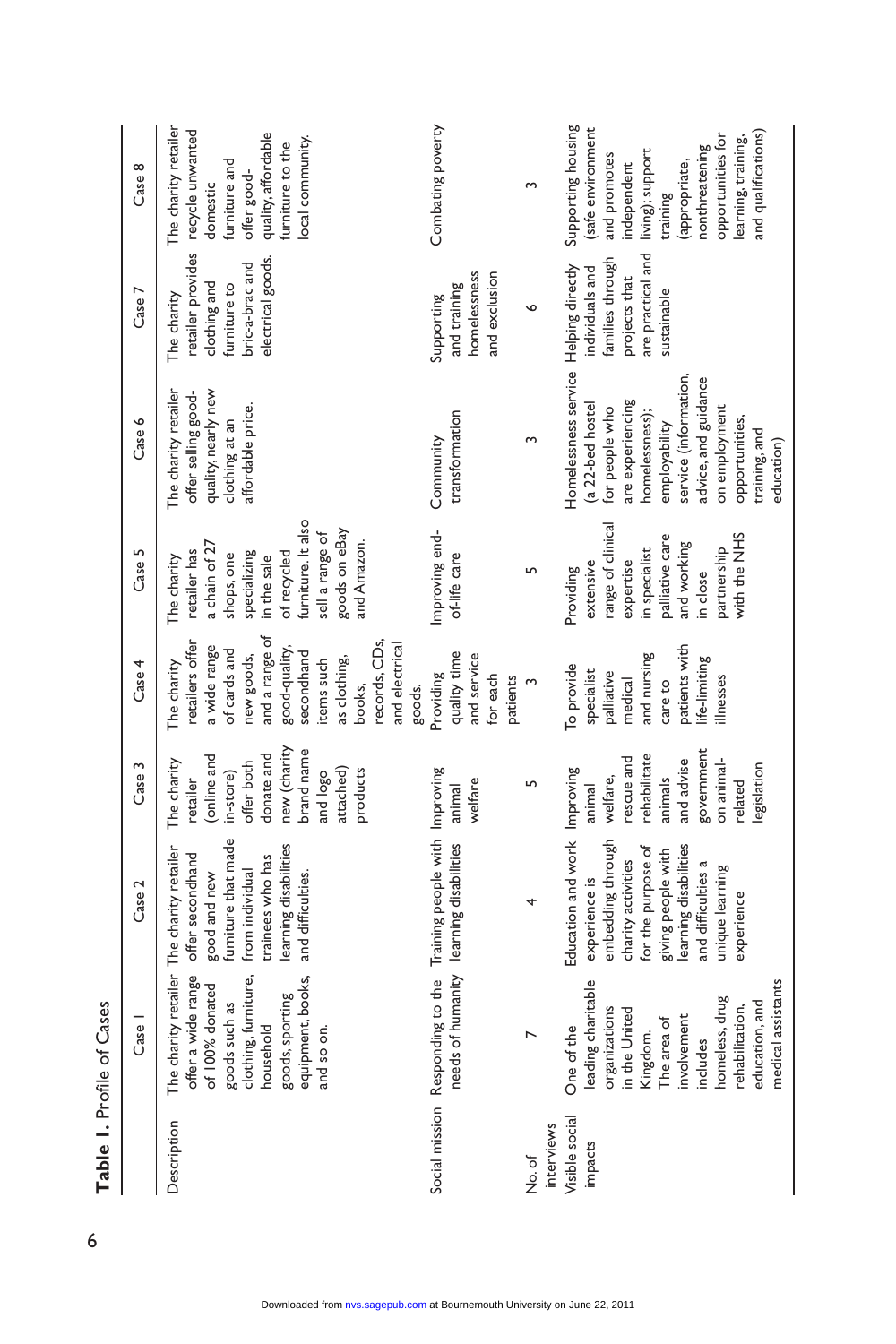propositions, and models that can be developed for future testing (Blumberg, Cooper, & Schindler, 2005).

The data-collection process took 5 months, from March to July 2009. The interviews were digitally recorded with the participants' prior consent, with each interview lasting between 45 and 90 min. Thirty-six interviews were conducted for this research with senior managers of the organization who held business titles such as managing director, director of business development, and senior manager.

The interview recordings were subsequently transcribed and analyzed using the inductive approach, which allows the theory and findings to emerge from the data. We started by categorizing the interview transcripts into groups—accumulation, articulation, and codifications. The purpose of this research is to explore the organizational learning process for the development of marketing capabilities. The marketing capabilities literature (Morgan et al., 2009; Vorhies & Morgan, 2005) provided a useful starting point for understanding the classifications of marketing capabilities, such as pricing, product development, channel management, selling, market information management, marketing communication, marketing planning, and marketing implementation. We began by highlighting the key passages in each group of transcripts with regard to the different types of marketing capability and coded them according to the relevant key variables and relationships—(each type of) marketing capability, accumulation, articulation, and codification. We then proceeded by assigning these quotes to categories with labels summarizing the key characteristics of their contents. This list was subsequently refined by deleting and combining certain categories and establishing any links between them. Once these general themes had been identified, we sought out the "negative" cases, which did not support our "emerging" understanding of SEs and tried to explain them.

The data were entered and analyzed using Nvivo,<sup>2</sup> a qualitative data analysis software program for handling nonnumerical and unstructured/semistructured complex data by enabling systematic data coding, sorting, information arrangement, and the extraction of patterns (Richards, 1999; Welsh, 2002). The researchers checked the interview transcripts against the notes taken during the interviews. There were no major discrepancies with the content, apart from editing and correcting the interview quotes. This data-reduction process formed a database for this project, together with all of the available documents, interview transcripts, and internal and published reports. Each case study was analyzed individually, and the main findings presented in this section are based on cross-case analyses. The significance of the key themes, categories, similarities, and differences was influenced by theoretical insights into specific research questions or phenomena. Given the space limitation, we provide only brief summaries of the interview data collected for each of these themes. Representative quotes and associated interpretations are presented in Tables 2, 3, 4, 5, and 6.

# **Findings and Analysis**

Figure 1 highlights the organizing framework that emerged from our results.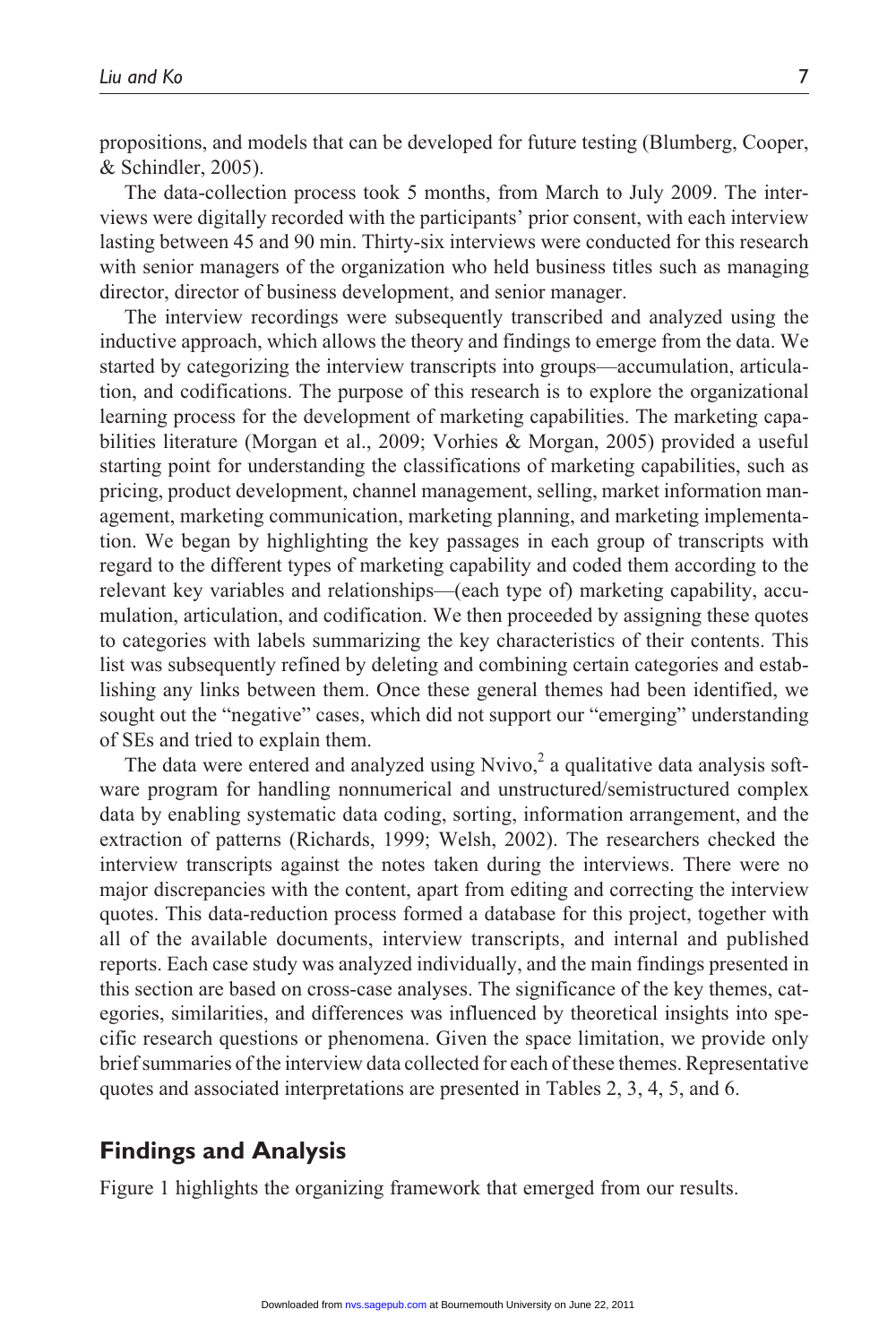| Key aspect                            | Interpretations                                                                                                                                                                                                                                                 | Representative quotations                                                                                                                                                                                                                                                                                                                                                                                                                                                                                                                                                                                                                                           |
|---------------------------------------|-----------------------------------------------------------------------------------------------------------------------------------------------------------------------------------------------------------------------------------------------------------------|---------------------------------------------------------------------------------------------------------------------------------------------------------------------------------------------------------------------------------------------------------------------------------------------------------------------------------------------------------------------------------------------------------------------------------------------------------------------------------------------------------------------------------------------------------------------------------------------------------------------------------------------------------------------|
| Recruitment                           | • Acquiring staffs with<br>for-profit industry<br>experience in similar<br>job functions and<br>positions<br>• Acquiring staffs with<br>experience about<br>conducting business<br>practice in nonprofit<br>sector in similar<br>job functions and<br>positions | • "I have bought with me some knowledge about<br>the business strategy into this place. [] Clearly,<br>to me, there aren't many people in our sector<br>who know and use it in this way []. Therefore,<br>we are able to quickly expand our retail outlets<br>across the country." (Case 2)<br>• "We are looking for managers who have been<br>working for national nonprofit organizations<br>[which also practice commercial activities],<br>rather than hiring them straight from the<br>industry [for-profit]. They have more ideas on<br>how these [commercial activities] support this<br>environment [nonprofit sector]." (Case 4)                           |
| External<br>research                  | • Learning from<br>competition and<br>modelling others<br>best business<br>practice                                                                                                                                                                             | • "We consistently look at what others<br>have done and discuss this with our senior<br>management team to find out what we can<br>come up with. Our regional manager needs to<br>provide this information to us, routinely. It is<br>not only part of marketing research but also to<br>see what we can learn from them to improve<br>our business." (Case 5-similar remarks Cases<br>1, 3, 6, 7, and 8)                                                                                                                                                                                                                                                           |
| Training and<br>development           | • Training provided by<br>the state-sponsored<br>educational<br>institution<br>• Training provided<br>by the private<br>institution (for-profit<br>or charitable)                                                                                               | • "We have worked with the XXX college [in the<br>local area] to provide the necessary training<br>for our full-time staff, as well as our volunteers.<br>[] our people are generally pleased about<br>the training course, especially excited to learn<br>that they can receive a nationally recognized<br>certificate after completion." (Case 2)<br>• "Normal business training is very important<br>for us, something like health and safety, lots<br>of different issues with risk assessment, and<br>other business- and operation-related issues.<br>We are working with XXX [a private training<br>provider] to deal with all of those things."<br>(Case 3) |
| Association<br>and social<br>networks | • Frequent gathering<br>allows the members<br>of associations and<br>social networks<br>to share their<br>operation expertise<br>and experience with<br>each other                                                                                              | • "We get together with other charities, and we<br>meet at least twice a year [] and share results<br>and ideas about what we are all doing. It is quite<br>an open forum so people do discuss our figures<br>and what revenue they would be making. []<br>we share our successes and warn people about<br>things that might not have worked out so others<br>don't get taken for a ride." (Case 4)                                                                                                                                                                                                                                                                 |

**Table 2.** Key Findings—Accumulation

*(continued)*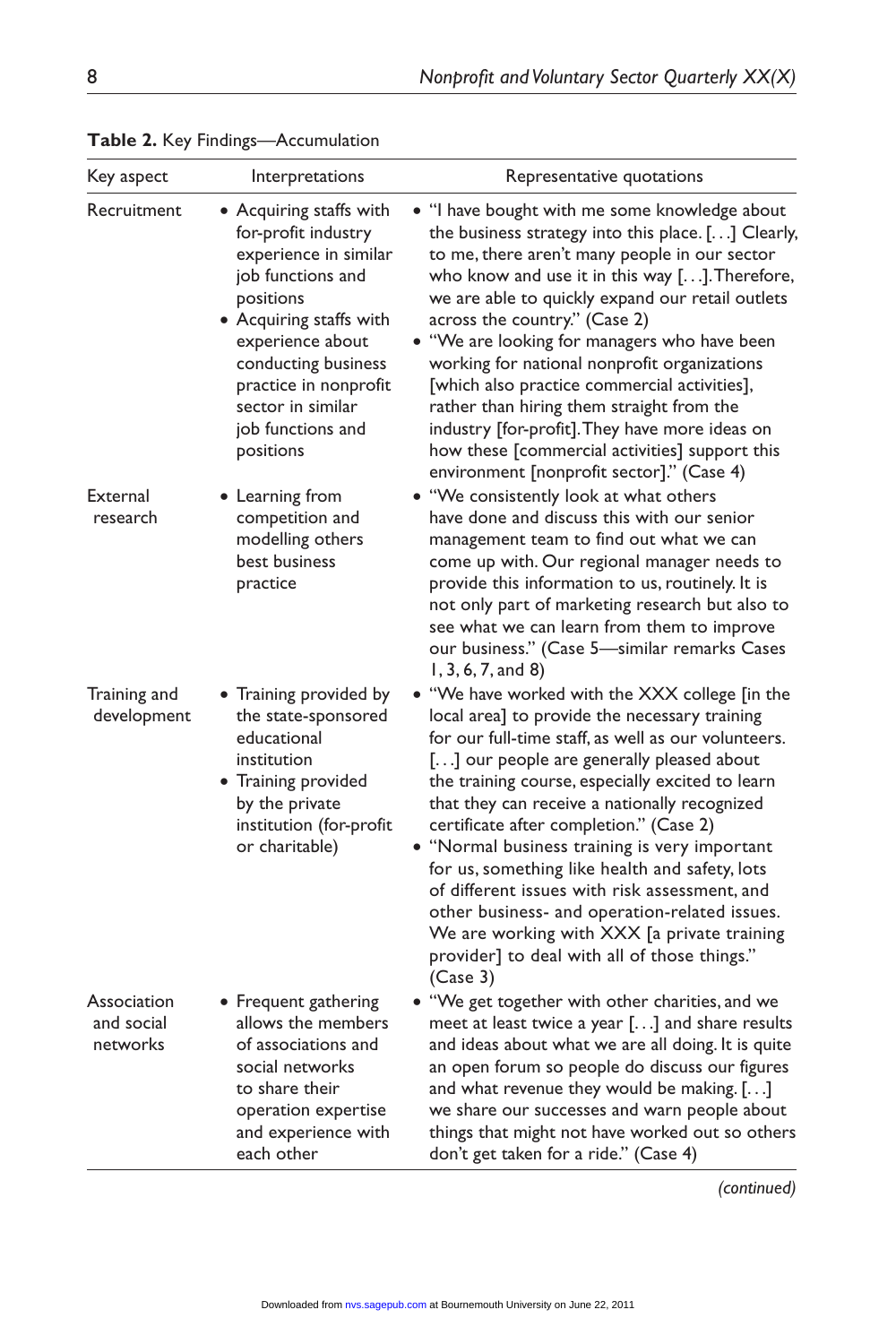| Key aspect           | Interpretations                                                                                                                                            | Representative quotations                                                                                                                                                                                                                                                                                                                                                                                                                                                                                                                                                       |
|----------------------|------------------------------------------------------------------------------------------------------------------------------------------------------------|---------------------------------------------------------------------------------------------------------------------------------------------------------------------------------------------------------------------------------------------------------------------------------------------------------------------------------------------------------------------------------------------------------------------------------------------------------------------------------------------------------------------------------------------------------------------------------|
|                      | • Regular publications<br>allow the members<br>of associations and<br>social networks<br>to learn the most<br>update news and<br>knowledge in the<br>field | • "We have formed an alliance with several<br>businesses in our region. [] other than the<br>donation and sponsorship support, some of<br>them will provide some advice for our business<br>operation." (Case 8-similar remarks Case 6)<br>• "I do get retail analysis each quarter from XXX.<br>[] they tell me figures about what is happening<br>in the market in general. [As a member of the<br>association] we are also required to fill in the<br>questionnaires each quarter to tell our side<br>of the market story. I think this is a win-win<br>situation." (Case 1) |
| Internal<br>research | • Learning from<br>internal business<br>intelligence cross-<br>business unit<br>(strategic level)                                                          | • "We constantly collect evidence on how<br>successful our practices are because it is<br>important that we are giving our users the<br>best services. For us, to receive certain<br>statuary funding, we have to adhere to certain<br>performance indicators and certain score<br>boarding practices." (Case I-similar remarks<br>Case 4)                                                                                                                                                                                                                                      |
| Staff responses      | • Learning from the<br>staff feedbacks on<br>the implementation<br>and execution of<br>current practices<br>(tactic level or case-<br>by-case)             | • "[] our staff needs to regularly provide<br>feedback to the office about the business<br>practice for a set period of time. [] it allows<br>us to revisit the operational manual for both<br>business and social practice." (Case 7)<br>• "For newly planned and implemented programs,<br>we always ask the frontline staff to provide<br>feedback and suggestions to help us improve<br>them in the next period." (Case 3)                                                                                                                                                   |

# **Table 2. (continued)**

# *Theme 1: Marketing Knowledge Accumulation*

Knowledge accumulation involves acquiring the expertise and skills related to executing critical tasks. It can be categorized into two approaches: exploration and exploitation. The former aims to capture new ideas whereas the latter intends to replicate the existing methods in new contexts for continuing improvement (He & Wong, 2004; March, 1991). We discovered in our research that the major activities of the exploration approach for SEs include recruiting, external research, encouraging and supporting training and development, managing association and social networks, and developing cross-sector alliances. The major activities of the exploitation approach for SEs include internal researching and collecting staff responses.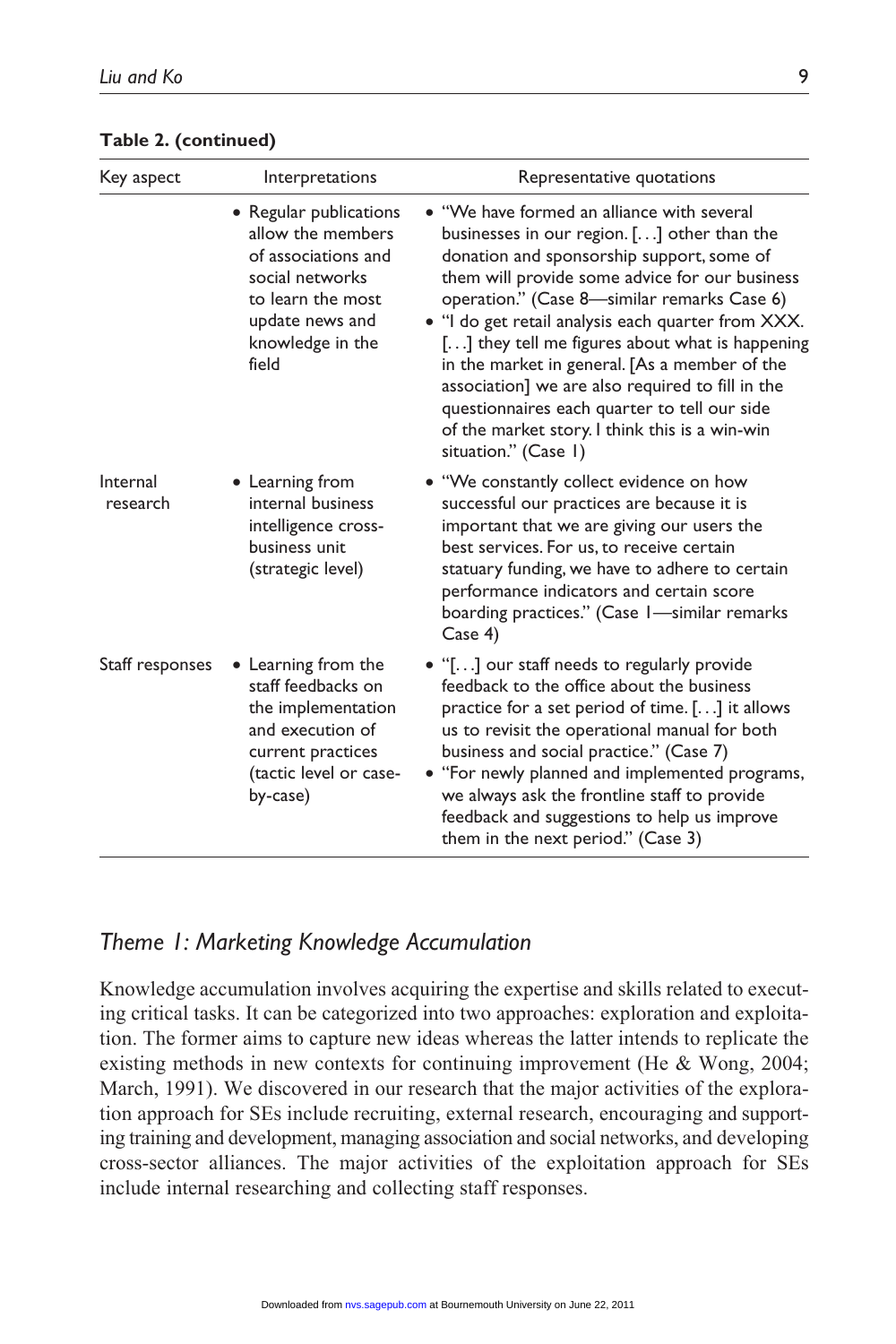| Key aspect                                            | Interpretations                                                                                                                                                                                                                                                                                                                                                                                        | Representative quotations                                                                                                                                                                                                                                                                                                                                                                                                                                                                                                                                          |
|-------------------------------------------------------|--------------------------------------------------------------------------------------------------------------------------------------------------------------------------------------------------------------------------------------------------------------------------------------------------------------------------------------------------------------------------------------------------------|--------------------------------------------------------------------------------------------------------------------------------------------------------------------------------------------------------------------------------------------------------------------------------------------------------------------------------------------------------------------------------------------------------------------------------------------------------------------------------------------------------------------------------------------------------------------|
| Transfer<br>information<br>to explicit<br>knowledge   | • Organization provides<br>opportunities for<br>individual staffs to<br>exchange and compare<br>their thoughts on<br>information and<br>knowledge learned<br>from accumulation<br>phase through<br>collective discussion,<br>debriefing session, and<br>performance-evaluation<br>process<br>$\bullet$ Communicate<br>the organizational<br>boundaries for the<br>application of explicit<br>knowledge | • "After every training program, we will ask<br>the participants to sit down and discuss<br>what they learnt from the program. I,<br>personally, think this is important to help<br>them to align what they have learnt and<br>what we expect them to do in practice.<br>[] especially, we are a not-for-profit<br>organization, so we need to operate within<br>certain rules. They need to understand that<br>they cannot apply everything [that they<br>learn] in practice." (Case 7-similar remarks<br>Cases 2, 3, 5, 6, and 8)                                |
| Social mission<br>aspect                              | • Organization is<br>conditioned by its social<br>mission to the extent<br>on the application of<br>explicit knowledge into<br>business operation                                                                                                                                                                                                                                                      | $\bullet$ "Our social mission is to reduce the<br>homeless people on the street. Therefore,<br>we provide them with necessary training<br>to enter the job market. [] on many<br>occasions, we will use them as trainees<br>in our retail business to offer them more<br>practical experience, as well as a job history<br>on their CV. [] this may not be the best<br>way [cost efficiency], considering the skill<br>differentiation between trainees and well-<br>trained retail staff, but that is our mission."<br>(Case 8-similar remarks Cases 1, 2, and 4) |
| Social business<br>aspect:<br>nonprofit<br>legitimacy | • Organization is<br>conditioned by its<br>nonprofit legitimacy<br>status to the extent<br>on the application of<br>explicit knowledge into<br>business operation                                                                                                                                                                                                                                      | • "I heard a lot about this motivational issue<br>[cash bonus for salesperson/fundraiser<br>in a nonprofit organization]. But, we<br>don't give our sales team a bonus like a<br>private company. [] we are a nonprofit<br>organization." (Case 4)<br>• "All the revenues are distributed to our<br>community project. [] investing in the<br>expansion of our commercial operation is<br>the last thing that we will look at." (Case 6)                                                                                                                           |
| Social business<br>aspect:<br>volunteer               | • Organization is<br>conditioned by its<br>voluntary workforce<br>who represent a large<br>portion of total numbers                                                                                                                                                                                                                                                                                    | • "Volunteers are very important to our<br>business model. It allows us to save<br>operation costs. [] however, you also can't<br>expect them to be as flexible as paid staff."<br>(Case 2)                                                                                                                                                                                                                                                                                                                                                                        |

*(continued)*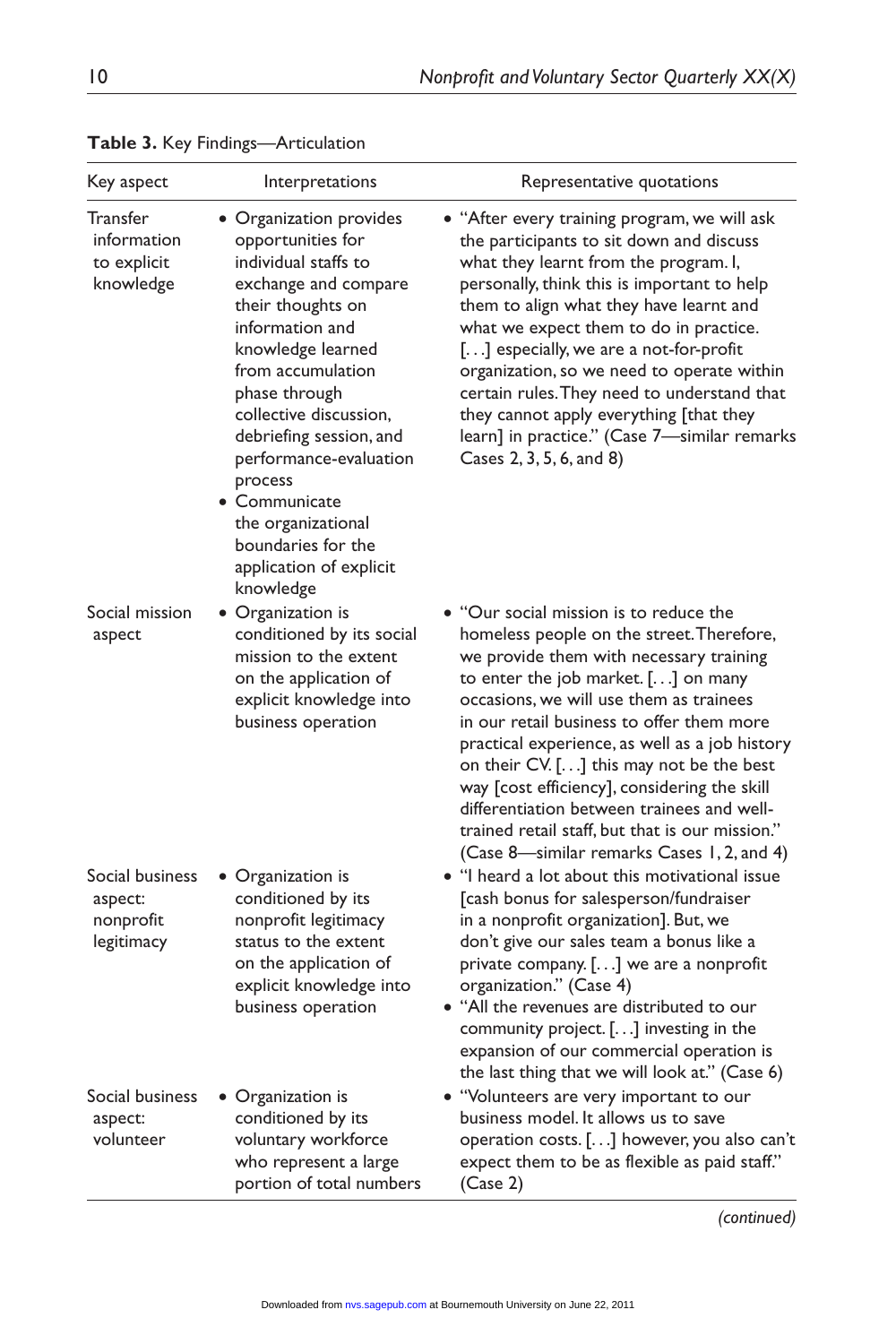| Key aspect | Interpretations                                                                                  | Representative quotations                                                                                                                                                                                                                                                                                                                                                                                                                                                                                                                                                                                                                                                                                                                                                                                                                                                                                                                                                                                                                                                                                                                                                                                                                                               |
|------------|--------------------------------------------------------------------------------------------------|-------------------------------------------------------------------------------------------------------------------------------------------------------------------------------------------------------------------------------------------------------------------------------------------------------------------------------------------------------------------------------------------------------------------------------------------------------------------------------------------------------------------------------------------------------------------------------------------------------------------------------------------------------------------------------------------------------------------------------------------------------------------------------------------------------------------------------------------------------------------------------------------------------------------------------------------------------------------------------------------------------------------------------------------------------------------------------------------------------------------------------------------------------------------------------------------------------------------------------------------------------------------------|
|            | of staff to the extent<br>on the application of<br>explicit knowledge into<br>business operation | • "[ $\dots$ ] paid staff can be managed whereas<br>volunteers give their time freely and it is<br>more difficult to manage that. Especially,<br>when you want to make certain changes<br>[adopt staff strategy model-a system that<br>calculating the percentage mixture between<br>paid staffs and volunteers to maximise<br>the profitability], some volunteers do not<br>cope with our new strategy well because it<br>involves some changes about timetabling."<br>(Case I)<br>• "[] volunteers come and go quickly.<br>Although we do treat them as equal to our<br>paid staff and provide them with the same<br>level of training, you will never know when<br>they will leave." (Case 7)<br>• "[] to set out to test the model, to see if<br>we did change our staffing strategies in the<br>shop [charity retailer] what impact would<br>have on our ability to merchandise the same<br>level of stock that we would do in normal<br>shops. What we decided to do was to shrink<br>the shop size down, formulating a model<br>for a smaller shop and downsizing including<br>the staffing and what we now have is all new<br>shops operating. [] although the overall<br>revenue is less [than the old operating<br>model], our profit margins remain the same |

**Table 3. (continued)**

Recruitment, in this context, refers to SEs attempting to gain the necessary business knowledge through hiring experienced staff. Our results suggest that SEs are looking for candidates with experience of either for-profit business or business practice in the nonprofit sector. Hiring candidates with the former enables SEs to handle commercially related tasks easily. Alternatively, employing candidates with marketing experience in the nonprofit context can help SEs to capture business knowledge from the nonprofit perspective. Second, the search for the best industry practice for gathering business intelligence from others and imitating their superior business practice is a familiar idea in the for-profit world (Prahalad & Hamel, 1994). Surprisingly, we learn that SEs are not only adopting this strategy but also performing it thoroughly, which indicates that they have adapted and are continuing to adapt to the changing environment. Third, staff training and development offer an effective way to acquire the necessary knowledge for the organization. We found that training courses were offered by two types of

because of the lower cost." (Case 1)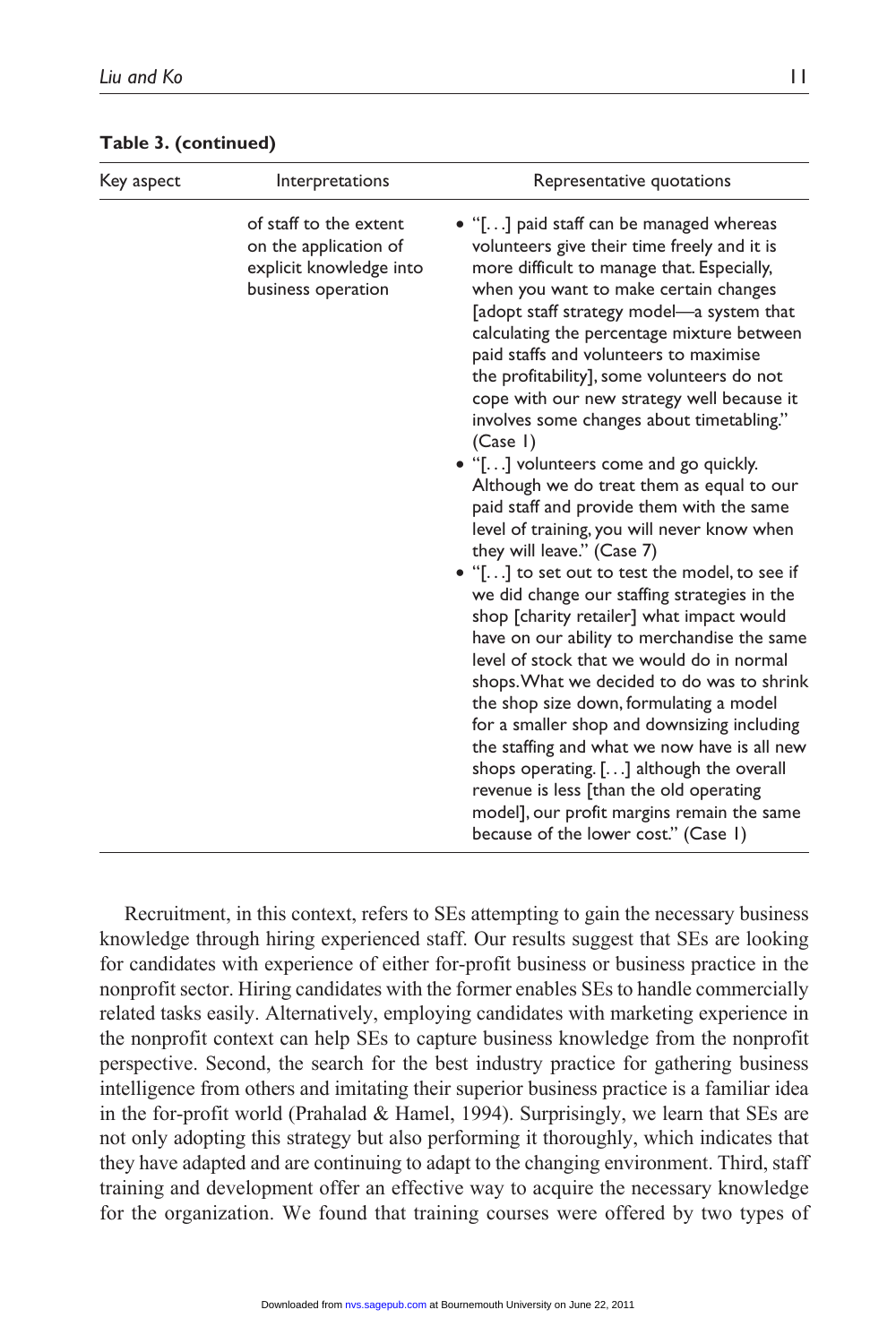| Key aspect                                                                                                                                                            | Interpretation                                                                                                                                                                                                                                                                  | Representative quotations                                                                                                                                                                                                                                                                                                                                                                                                                                                                                                                                                                                                                                                                                                                                                                                                                                                                                                                                                                                                                                                                                                                                                                                                                                         |
|-----------------------------------------------------------------------------------------------------------------------------------------------------------------------|---------------------------------------------------------------------------------------------------------------------------------------------------------------------------------------------------------------------------------------------------------------------------------|-------------------------------------------------------------------------------------------------------------------------------------------------------------------------------------------------------------------------------------------------------------------------------------------------------------------------------------------------------------------------------------------------------------------------------------------------------------------------------------------------------------------------------------------------------------------------------------------------------------------------------------------------------------------------------------------------------------------------------------------------------------------------------------------------------------------------------------------------------------------------------------------------------------------------------------------------------------------------------------------------------------------------------------------------------------------------------------------------------------------------------------------------------------------------------------------------------------------------------------------------------------------|
| Pricing<br>capabilities-<br>The<br>organization<br>has the ability<br>to set the<br>price for<br>responding<br>market<br>changes and<br>competition                   | • Price-setting<br>capability within<br>the social<br>enterprise-<br>guidelines of<br>price research<br>and setting<br>• Price-setting<br>capability<br>vis-à-vis<br>customers-<br>training menus<br>with regard to<br>price setting<br>and consumer<br>responses               | • "We always have someone to check the price<br>[in another charity retailing shop] and feed this<br>information back to us. [] To save some time and<br>effort, we had only asked them to look for certain<br>items. [] so we can analyze and come up with<br>some ideas about what others have done]." (Case 2)<br>• "They [the customers] have no loyalty. [] they go<br>around different shops [charity retailers] and look<br>for the cheapest price. As a result, we are always<br>making sure that we offer the cheapest products<br>around the block." (Case 4-similar remarks Case 8)                                                                                                                                                                                                                                                                                                                                                                                                                                                                                                                                                                                                                                                                    |
| Product<br>development<br>capabilities-<br>The<br>organization<br>has the ability<br>to develop<br>and launch<br>the product<br>to meet the<br>needs of<br>customers. | • Procedures of<br>introducing a<br>new product<br>line-seeking<br>professional<br>advices and<br>training the<br>internal staffs<br>for the new<br>work model<br>• Add service<br>element to<br>the product—<br>the social<br>enterprises<br>are completing<br>through service | • "What we have done here is to liaise with the<br>charity called XXX, which repairs white goods and<br>small electrical items and we sell them in our store<br>on a commission basis. [] we also encourage and<br>sponsor our staff for continuing training to learn<br>more knowledge related to this new product line. In<br>our organization, we have a procedure to encourage<br>our staff to come up with new ideas for products<br>that we can sell in our store." (Case 6-similar<br>remarks Case 8)<br>• "Apart from other charity shops, we sell the<br>furniture in a warehouse setting. [] we have work<br>manuals about how we run this place. [] in the<br>initial stage, we receive a lot of good advice from<br>the companies that run big hardware stores about<br>how to run the business in warehouse settings."<br>(Case 8)<br>• "We are not only adding these new offers<br>[white goods] but also providing a delivery<br>service for these items. Of course, much<br>training is also taking place because of this."<br>(Case 6)<br>• "All the products [white goods and furniture] have 6<br>month manufacture guarantees. [] we also provide<br>the delivery and installation service. They are very<br>popular in our stores." (Case 2) |

**Table 4.** Key Findings—Codification and Marketing Capabilities (1)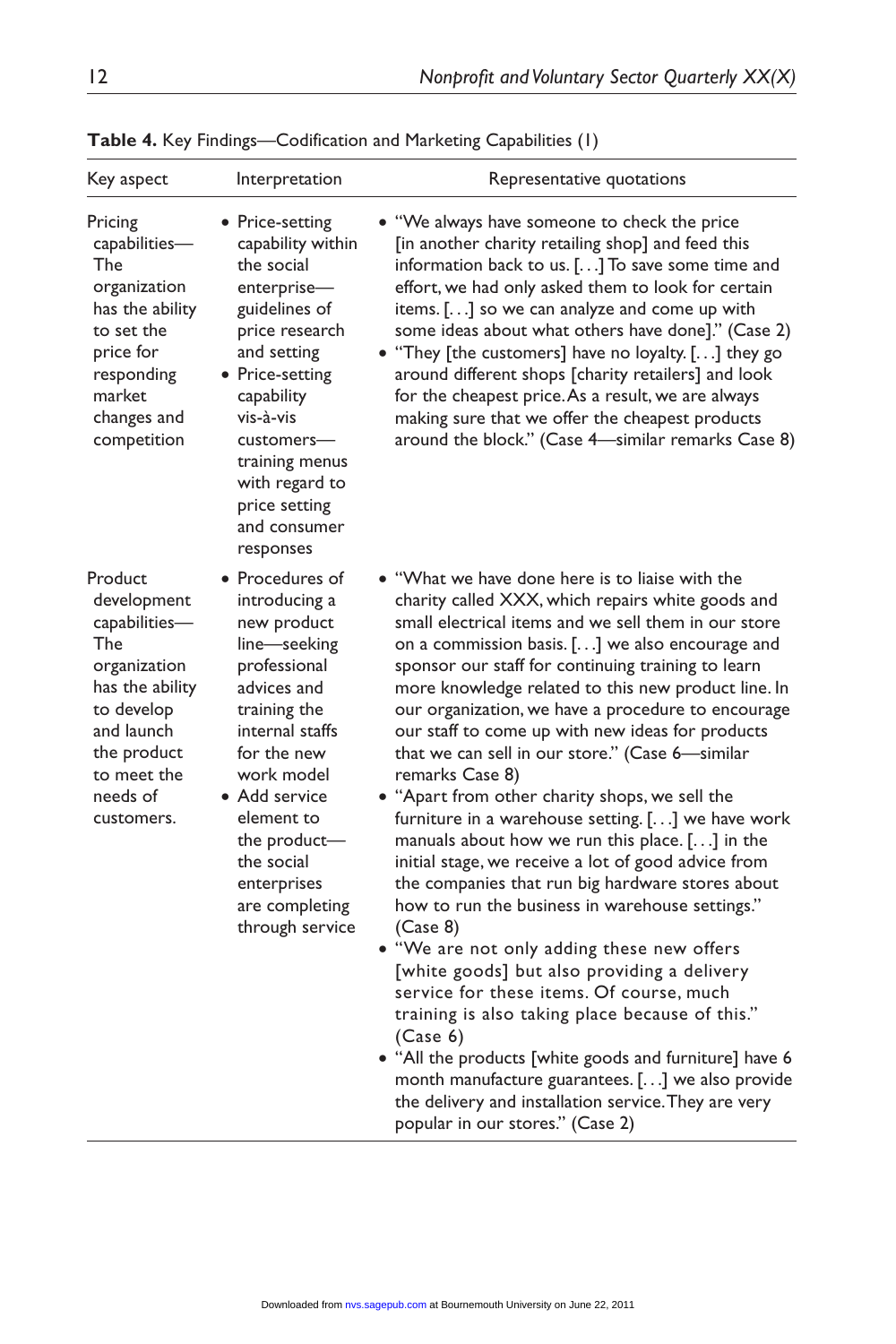| Key aspect                                                                                                                                                                                                                            | Interpretation                                                                                                                                                                                                                              | Representative quotations                                                                                                                                                                                                                                                                                                                                                                                                                                                                                                                                                                                                                                                                                                                                                                                                                                                                                                                                                                                                                                                                                                                                                                                                                                                                                                                                                                                                                                                                                                                                                                                                                                                                                                                                                                                             |
|---------------------------------------------------------------------------------------------------------------------------------------------------------------------------------------------------------------------------------------|---------------------------------------------------------------------------------------------------------------------------------------------------------------------------------------------------------------------------------------------|-----------------------------------------------------------------------------------------------------------------------------------------------------------------------------------------------------------------------------------------------------------------------------------------------------------------------------------------------------------------------------------------------------------------------------------------------------------------------------------------------------------------------------------------------------------------------------------------------------------------------------------------------------------------------------------------------------------------------------------------------------------------------------------------------------------------------------------------------------------------------------------------------------------------------------------------------------------------------------------------------------------------------------------------------------------------------------------------------------------------------------------------------------------------------------------------------------------------------------------------------------------------------------------------------------------------------------------------------------------------------------------------------------------------------------------------------------------------------------------------------------------------------------------------------------------------------------------------------------------------------------------------------------------------------------------------------------------------------------------------------------------------------------------------------------------------------|
| Channel<br>management<br>capabilities-<br>The<br>organization<br>has the ability<br>to manage the<br>distributors<br>of the<br>organization as<br>well as adding<br>value of the<br>organization's<br>own<br>distribution<br>practice | • Donor relationship<br>management-record<br>contact information<br>and keep in touch<br>• Distribution channel<br>management-<br>establish warehouse<br>operation and<br>move toward the<br>standardization of the<br>charity retail store | • "Donors want to feel that they are being<br>appreciated as well as know that their<br>contributions really make a difference. []<br>we try to keep records of our donor as<br>much as we can. However, it is not always<br>easy, if they just left their donations [donated<br>merchandise] outside our shops. [] we<br>will send letters to express our appreciation<br>and update them about our charitable<br>accomplishments every year. We found<br>that the donors come back to us, again and<br>again." (Case 4-similar remarks Cases 2, 3,<br>5, 7, and 8)<br>• "We have clear guidelines on what should<br>and what shouldn't go out. [] they are<br>very clearly displayed so the whole thing is<br>professionally managed." (Case 5)<br>· "We just established our warehouse<br>to sort and manage the distribution of<br>the merchandise. We produce a product<br>catalogue and display it in our store, so<br>customers can see what we have carried<br>out in our warehouse and other shops.<br>[] it does not really operate like the<br>typical warehouse with all the high-tech<br>features, such as bar codes and so on. It<br>is very expensive if we choose to do it<br>that way. Instead, we use our volunteers<br>to do most of the work, such as sorting,<br>recording, and so on. [] we have given<br>them different manuals on how to do<br>these jobs." (Case 2-similar remarks<br>Cases 1, 3, 4, and 6)<br>• "[] we use standard equipment, kits, and<br>material across all of our shops. [] we<br>have a specific project plan on how we<br>do these things. [] we already have a<br>standard shop fit specification that we drew<br>up a few years ago, and we have gradually<br>amended this to match the current market<br>requirements." (Case 5-similar remarks<br>Cases 1 and 4) |

# **Table 5.** Key Findings—Codification and Marketing Capabilities (2)

*(continued)*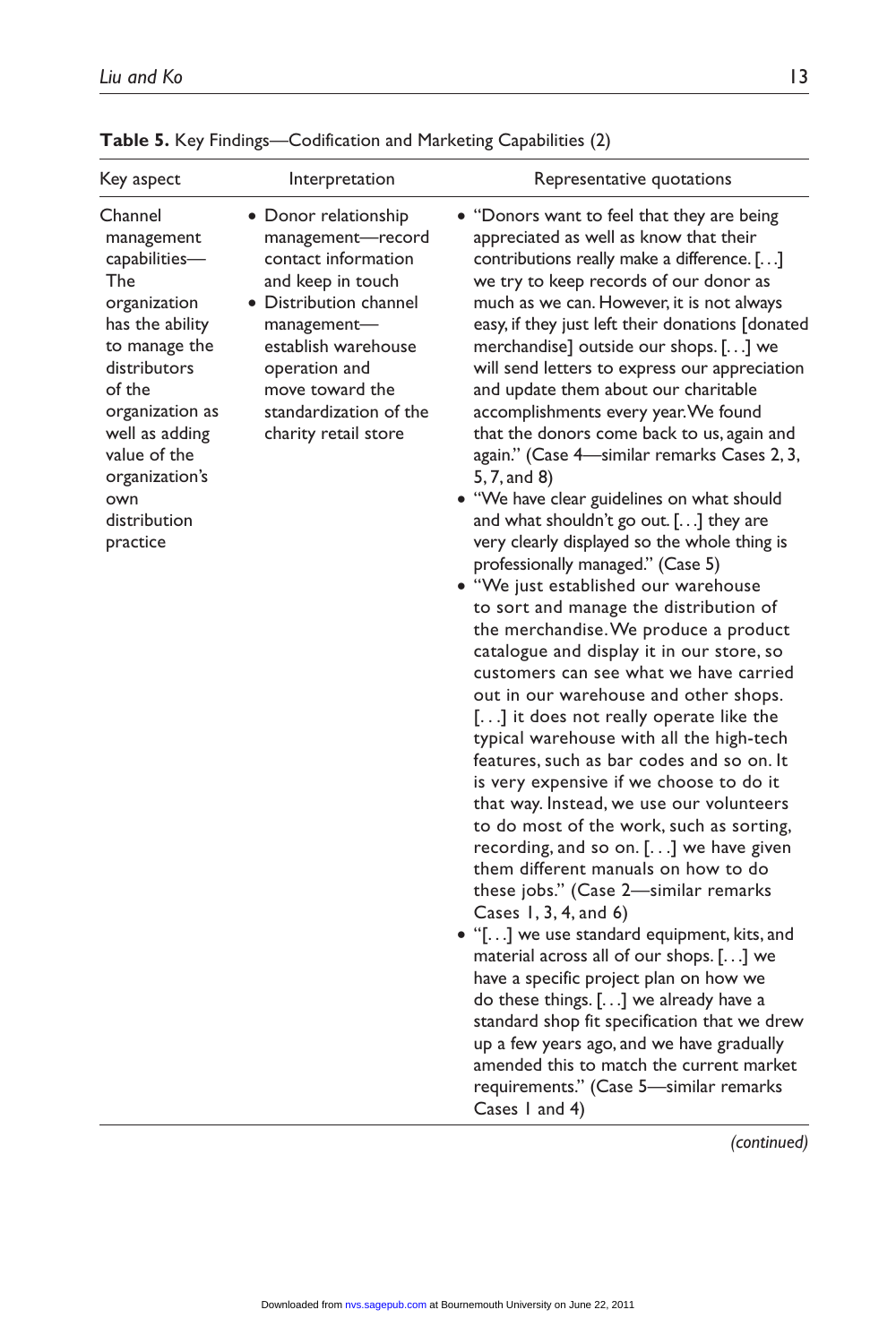| Key aspect                                                                                                                                                                                                     | Interpretation                                                                                                                                                                                                                                                                                                                                                                                                   | Representative quotations                                                                                                                                                                                                                                                                                                                                                                                                                                                                                                                                                                                                                                                                                                                                                                                                                                                                                                                                                                                     |
|----------------------------------------------------------------------------------------------------------------------------------------------------------------------------------------------------------------|------------------------------------------------------------------------------------------------------------------------------------------------------------------------------------------------------------------------------------------------------------------------------------------------------------------------------------------------------------------------------------------------------------------|---------------------------------------------------------------------------------------------------------------------------------------------------------------------------------------------------------------------------------------------------------------------------------------------------------------------------------------------------------------------------------------------------------------------------------------------------------------------------------------------------------------------------------------------------------------------------------------------------------------------------------------------------------------------------------------------------------------------------------------------------------------------------------------------------------------------------------------------------------------------------------------------------------------------------------------------------------------------------------------------------------------|
| Selling<br>capabilities-<br><b>The</b><br>organization<br>has the ability<br>to develop sales<br>management<br>planning and<br>controlling<br>system and<br>provide training<br>to the sale<br>representatives | • Measurement<br>system-system<br>in place for<br>measuring the selling<br>performance from<br>shop level to individual<br>level, with special<br>emphasis on service<br>quality and customer<br>satisfaction<br>Competency creation<br>system-training and<br>work manuals provide<br>guideline of the task<br>• Motivation system-<br>most of individuals are<br>naturally motivated<br>working in this sector | • "We have used the mystery shopper<br>approach to study the quality of our<br>services and customer satisfaction. []<br>it is really just to get feedback on their<br>behaviour pattern and their service levels<br>when they face customers." (Case 5)<br>• "We might get customers who want to<br>make a point about our services. [] they<br>can either go to our regional or central<br>office to complain about a shop and the<br>practice within the shop. [] we will have<br>someone to deal with that right away."<br>(Case I)<br>• "We ask all of our volunteers to read and<br>practise the things listed in the staff manual<br>before working in our shops. [] we also<br>provide induction onsite training when they<br>arrive." (Case 2)<br>• "The reason for me and my team to do it<br>[working in a charity retail store] is to really<br>try to give something back to society. []<br>there is no point for you to do this kind of<br>work if you don't feel motivated to []."<br>(Case 3) |

#### **Table 5. (continued)**

institution: state-sponsored education institutions and private organizations. The informants suggest that using training to motivate staff (Facteau, Dobbins, Russell, Ladd, & Kudisch, 1995) can also be effective in the nonprofit sector. The final exploration approach is through information sharing among social network members, including business partners and other SEs. Two major types of knowledge accumulation occur in this approach: acquiring knowledge through frequently gathering it from members or from the association and social networks' regular publications. As the networks' members can be potential competitors in the marketplace, however, we found that the level of trust is critical for setting the platform for knowledge sharing.

The exploitation approach is more geared toward the refinement of the existing method into an advanced version of the contexts (Easterby-Smith & Prieto, 2008). The first type is internal research. The results suggest that some SEs have attempted to use internal research mechanisms to find the best practice business units with the organization and encourage other business units to learn from them. This implies that some SEs have entered the stage where they can use performance feedback to generate new knowledge that is more suitable for their organizational-specific practice. The second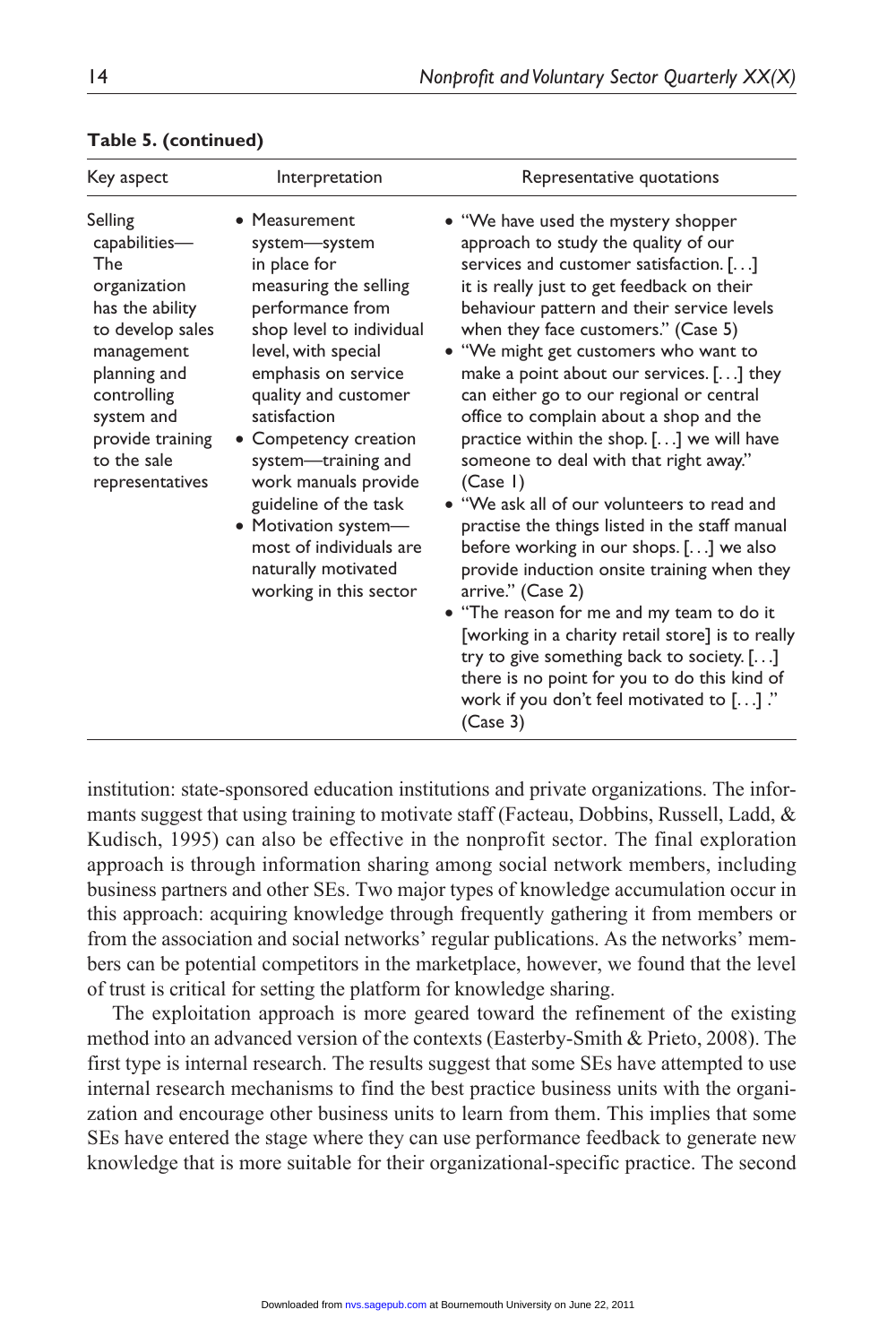| <b>i able 6.</b> Ney Findings—Codification and Plarketing Capabilities (3)                                                                                                                                                                                                                                                                                                                                                                                                                                                                                                                  |                                                                                                                                                    |                                                                                                                                                                                                                                                                                                                                                                                                                                                                                                                                                                                                                                                                                                                                                                                                                                                                                                                |
|---------------------------------------------------------------------------------------------------------------------------------------------------------------------------------------------------------------------------------------------------------------------------------------------------------------------------------------------------------------------------------------------------------------------------------------------------------------------------------------------------------------------------------------------------------------------------------------------|----------------------------------------------------------------------------------------------------------------------------------------------------|----------------------------------------------------------------------------------------------------------------------------------------------------------------------------------------------------------------------------------------------------------------------------------------------------------------------------------------------------------------------------------------------------------------------------------------------------------------------------------------------------------------------------------------------------------------------------------------------------------------------------------------------------------------------------------------------------------------------------------------------------------------------------------------------------------------------------------------------------------------------------------------------------------------|
| Key aspect                                                                                                                                                                                                                                                                                                                                                                                                                                                                                                                                                                                  | Interpretation                                                                                                                                     | Representative quotations                                                                                                                                                                                                                                                                                                                                                                                                                                                                                                                                                                                                                                                                                                                                                                                                                                                                                      |
| Market information<br>management capabilities—<br>The organization has the<br>ability to acquire information<br>about the key customers and<br>analysis those information to<br>develop effective marketing<br>programmers<br>Marketing planning<br>capabilities-The organization<br>has the ability to acquire<br>information about the key<br>customers and analyze<br>those information to<br>develop effective marketing<br>programmers<br>Marketing communication<br>capabilities-The organization<br>has the ability to manage<br>customer value perception<br>Marketing implantation | $\bullet$ Market<br>information<br>generation-<br>procedures<br>for gathering<br>information<br>from both<br>customers<br>and industry<br>partners | • "We want our managers to<br>understand the clothing and the<br>fashion market. [] other than<br>reading the magazine articles, we<br>want them to talk to our customers<br>to find out the last trends in the<br>industry.<br>$\left[\ldots\right]$ managers need to file a report<br>to us to let us know the priority of<br>sorting for the next season." (Case<br>I-similar remarks Case 5)<br>• "We have established a relationship<br>with the local furniture company.<br>[] when consumers made a<br>purchase from them, we then help<br>to deliver and collect secondhand<br>furniture which we can resell in our<br>furniture warehouse. [.] it is a<br>win-win situation." (Case 8-similar<br>remarks Case 6)                                                                                                                                                                                      |
| capabilities-The organization<br>has the ability to transform<br>intended marketing strategy<br>into realized resource<br>deployments                                                                                                                                                                                                                                                                                                                                                                                                                                                       | • Communication<br>and public<br>relation-<br>assessment<br>procedures<br>to approval<br>marketing<br>expenditures                                 | • "First of all, our marketing budget<br>is not as high as the public may<br>think. [] most of the time, we are<br>running on a very tight budget for<br>advertising. [] second, we don't<br>want the public to feel that we<br>spend a lot of money on marketing<br>as a charity. [] finally, and most<br>importantly, we believe that the<br>money should be allocated more<br>to our social project. [] as a<br>result, we have a sort of marketing<br>spending assessment exercise in my<br>department [public relations]. All<br>marketing spending will be assessed<br>in the same way." (Case I)<br>• "We learnt a lot in these couple of<br>years about how to use our high-<br>street presence to tell people more<br>about the charity and what we do [].<br>I don't think that we will shift our<br>focus [from social communication<br>to commercial advertising] in the<br>near future." (Case 4) |

**Table 6.** Key Findings—Codification and Marketing Capabilities (3)

*(continued)*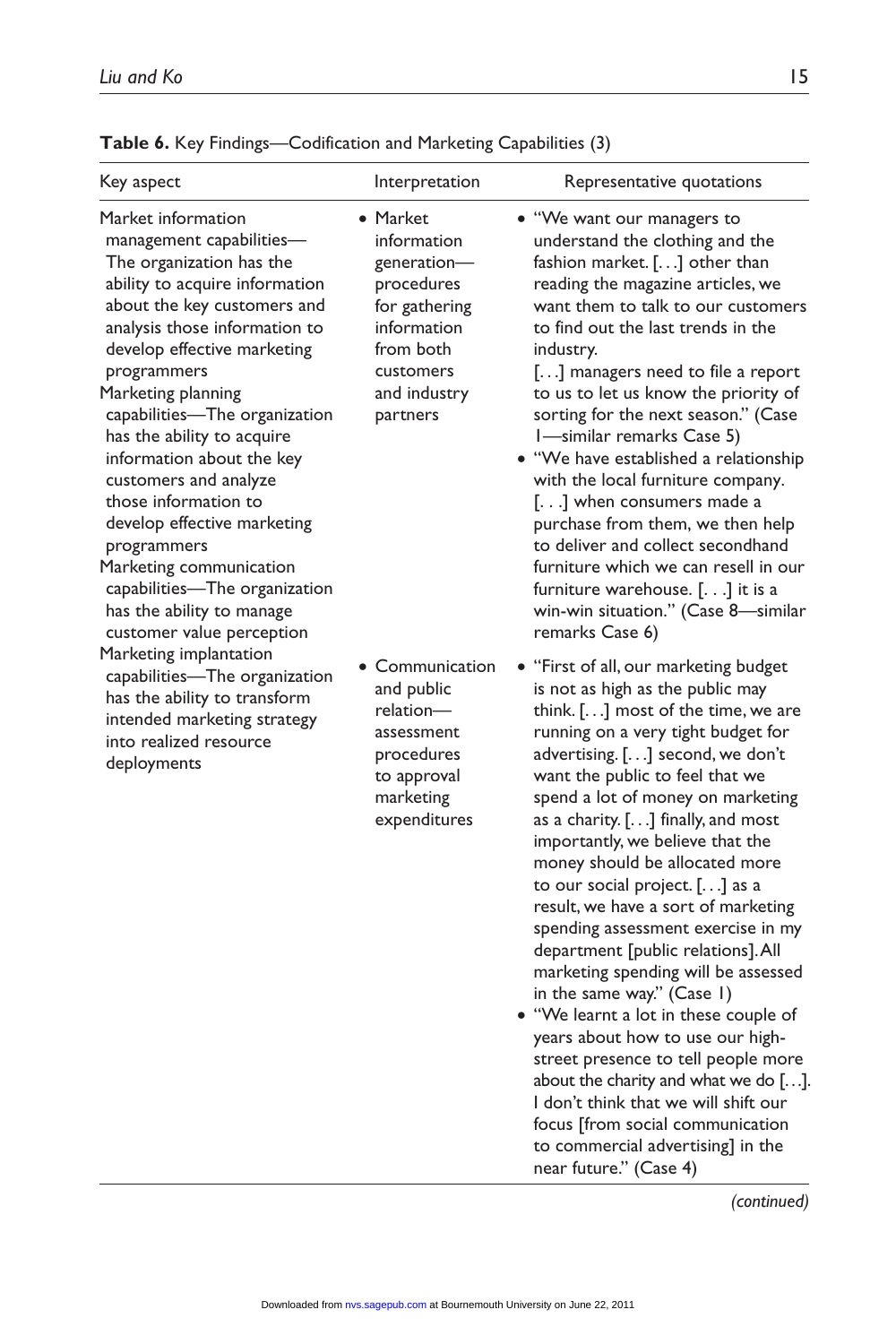| Key aspect | Interpretation                                                                                                                                                                                                                         | Representative quotations                                                                                                                                                                                                                                                                                                                                                                                                                                                                                                                                                                                                                                                                                                                                                                |
|------------|----------------------------------------------------------------------------------------------------------------------------------------------------------------------------------------------------------------------------------------|------------------------------------------------------------------------------------------------------------------------------------------------------------------------------------------------------------------------------------------------------------------------------------------------------------------------------------------------------------------------------------------------------------------------------------------------------------------------------------------------------------------------------------------------------------------------------------------------------------------------------------------------------------------------------------------------------------------------------------------------------------------------------------------|
|            | • Planning,<br>executing, and<br>monitoring<br>marketing<br>strategy-<br>standard<br>procedure for<br>the marketing<br>planning and<br>executing<br>with less<br>comprehensive<br>monitoring<br>system for<br>marketing<br>performance | • "Our marketing department takes<br>care of all sorts of things [planning,<br>executing, and monitoring] that<br>you mentioned. [] for us, it is<br>really about following a standard<br>procedure to spend our marketing<br>budget. [] a detailed marketing<br>proposal will be developed, and<br>we will assess the proposal based<br>on the impact that the marketing<br>campaign makes." (Case 8)<br>• "Assessing a marketing plan<br>takes years of experience. At the<br>same time, we encourage our<br>staff to learn the latest marketing<br>applications, such as e-marketing.<br>[] we are always brainstorming<br>the best way to develop and<br>evaluate a marketing plan as well<br>as make sure that we have the<br>necessary talent to make this plan<br>work." (Case I) |

# **Table 6. (continued)**



**Figure 1.** Organizational learning process Source: Developed from case study data.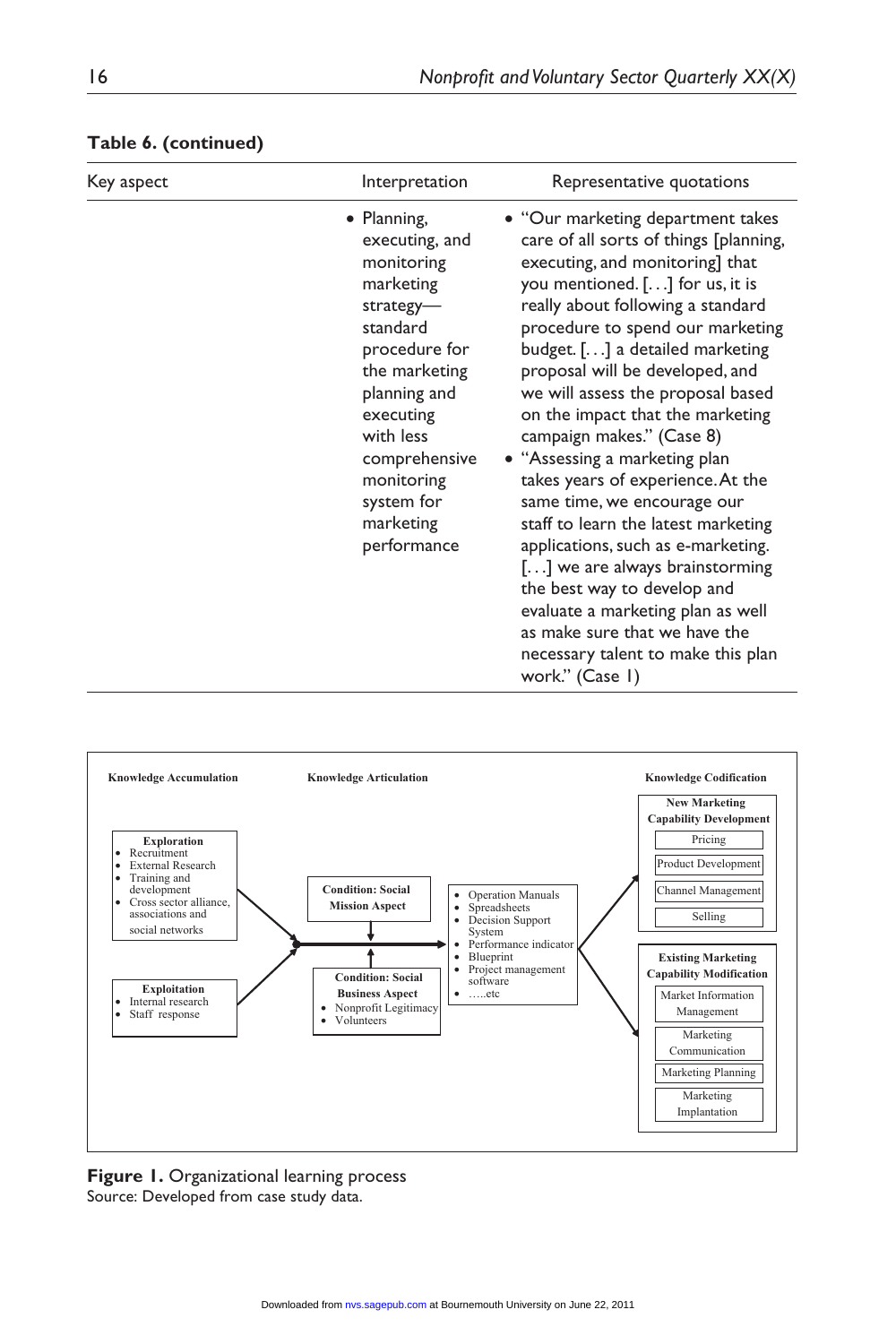type is staff responses. Unlike the internal research approach, that emphasizes systematically analyzing the organization's performance in different operational areas, the staff responses serve as a tactical level of learning mechanism to seek immediate staff feedback on the implementation and execution of the current practices on a case-by-case basis. The SEs' managers can quickly learn from the outcomes of a particular organizational policy and attempt to adjust it in the near future.

Our results show that all eight SEs employ both exploration and exploitation activities simultaneously in the accumulation phase of the organizational learning process. Experts argue that the organization's ability to conduct these two learning activities simultaneously is essential for the development of organizational capability (Adler, Goldoftas, & Levine, 1999; Levinthal & March, 1993), and we observed similar behavior in the SEs. These marketing knowledge accumulation activities allow SEs to gather information about the marketing practices that could be implemented in their business operation. Zollo and Winter (2002) suggest that these activities are very important in building the foundation for further improvement. In this learning stage, the SEs attempt to collect any relevant marketing knowledge nondiscriminately, without considering whether it is suitable for a social organization or whether they can enhance their marketing performance, given the nature of their business. To assess and determine the usefulness and practicality of this accumulated knowledge, the SE needs to proceed to the second stage, which is knowledge articulation.

# *Theme 2: Marketing Knowledge Articulation*

Knowledge articulation is the process of consolidating the information generated from the accumulation process and organizing it into explicit knowledge that everyone in the organization can access and practice through collective discussion, debriefing sessions, and a performance-evaluation process (Zollo  $&$  Winter, 2002). The informants mention that there are boundaries to the application of explicit knowledge accumulated through the learning process. To translate the knowledge into the actual business routine, some adjustments are required. We found that two conditions that facilitate these adjustments emerged from our research data: the social mission aspect and the social business aspect.

For the social mission aspect, an SE's specific social mission conditions the application of explicit knowledge. The representatives clearly state that some adjustments are required according to the conditions of the organizational specific social mission. Individuals may receive training in improving operational efficiency in the retail environment. For example, Case 7 informant (Table 3) suggests that some adjustments are required to the conditions for the organizational specific social mission—supporting and training homeless individuals. As a result, the manager of a charity retail operation may know some tactics regarding how to improve operational efficiency in the retail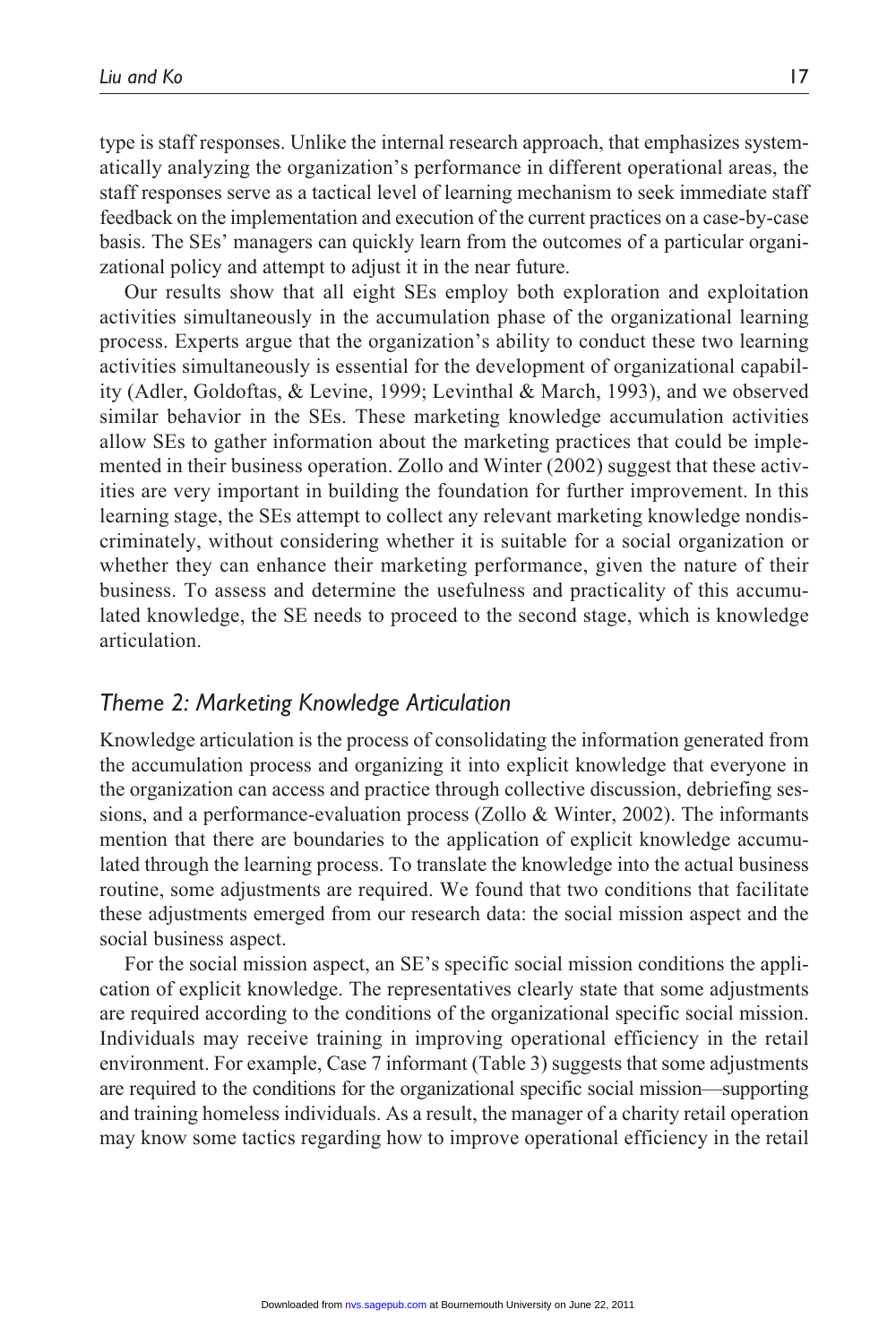environment, such as using professional staff in a charity retail store, but the manager will choose to use trainees (homeless individuals) instead. This implies that, to align themselves with their social mission, SEs are willing to forgo the potential economic benefits that may arise from the practice of explicit knowledge and choose instead to honor its social mission to gain less desirable outcomes.

In comparison to the social mission aspect, whereby SEs are constricted to run their charity shops in the way that will fulfill their specific social mission, the social business aspect of the condition relates to the way in which SEs conduct their charity retail operations to meet the publicly accepted manner in which a social business is supposed to operate. In this sense, different SEs may have been restricted by different social missions with regard to the application of explicit knowledge. In contrast, every single SE will be subjected to very similar social business aspect conditions when choosing to apply specific business knowledge to charity retail operations. In this research, we have identified two primary social business aspect conditions: maintaining nonprofit legitimacy and factoring a voluntary workforce into SEs' business plans. Although SEs view commercial activities as part of their revenue scheme, however, they still want the public to grant them the status of an NPO or nonprofit legitimacy (Eikenberry, 2009; Eikenberry & Kluver, 2004). We found that SEs limit themselves to implementing certain knowledge into their commercial practice. The informants explain that the SEs are eager to maintain their legitimacy as NPOs by abandoning some potentially beneficial business management ideas. This shows that the managers not only recognize and take advantage of business values and techniques but also are concerned about the changes in the nature of the sector. Organizational legitimacy, which is perceived as certain "expectations" imposed by society to enjoy continued access to resources (Campbell, Craven, & Shrives, 2003), appears to draw a line in the sand about what kinds of explicit knowledge are appropriate for SEs to adopt.

The second theme that emerged in the social business aspect concerns dealing with voluntary staff. Voluntary staff has long been seen as a source of competitive advantage for NPOs (Farmer & Fedor, 2001). Handy and Brudney (2007) indicate that organizations usually use a combination of volunteers with paid staff to carry out their daily operations, so the average unit of the workforce is below the market price. The volunteers also bring some intellectual capital to the SEs, so volunteers are very valuable to them. However, our findings suggest that having a high portion of voluntary staff can reduce the SEs' ability to develop key competence in business operations. Because of the voluntary and temporary nature of volunteers, the SEs are forced to make some adjustments to the explicit knowledge when applying it to their business operations. When an organization decides to implement a new operational model, the volunteers may not embrace the changes as easily as the paid staff. For example, Case 1 informant (Table 3) describes the situation when the organization attempts to introduce the new staff strategy model, which can improve the store's revenue, and the voluntary staffs do not cope with it very well because it involves some timetable changes. The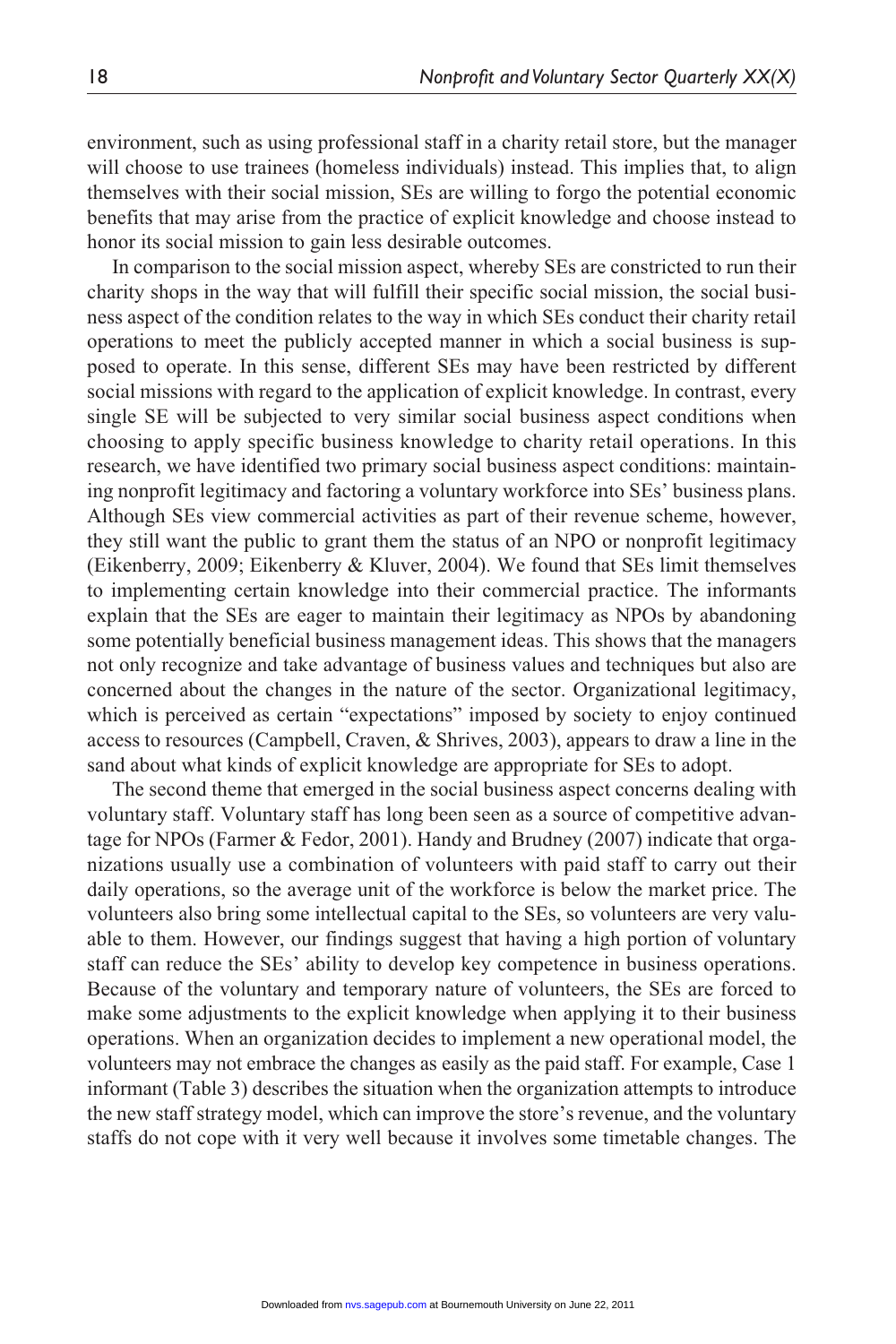organization can be trapped in a cycle of constantly recruiting and training new volunteer staff. Therefore, some adjustments are required. As a larger portion of the volunteer workforce mixes with the paid staff, this can lead to higher performance per amount (cost) spent on conducting the business, so the SEs appear to be reluctant to give up this advantage.

Overall, we learn that SEs cannot adopt explicit knowledge in their operational model without some modifications. The social mission aspect highlights that the application of the explicit knowledge of business practice must be consistent with the organization's social mission. The social business aspect emphasizes that the adjustments of the explicit knowledge need to be aligned with the organizational legitimacy and be able to cope with the high portion of voluntary staff. Several previous studies have pointed out the dilemma that the nonprofit sector faces when engaging in commercial activities (Bode, Evers, & Schulz, 2006; Cooney, 2006; Weisbrod, 2004). NPOs want to become self-sufficient economically to continue providing social services without worrying about funding by becoming an earned-income SE. However, as Foster and Bradach (2005) and Cooney (2010) suggest, NPOs will face tremendous challenges, mainly due to the impending conflicts between their commercial and social missions and the associated activities. For that reason, it is critical for NPOs to seek solutions to balance them. SEs understand and weigh their choices and associated outcomes against the kinds of marketing knowledge that are more suitable for the nonprofit sector and make decisions accordingly. Our findings reinforce this argument by providing empirical evidence to suggest that SEs in the charity retail sector sometimes choose to sacrifice potential commercial benefits by forgoing certain marketing knowledge to maintain their role as social-mission-centered organizations. Once the SEs decide which kinds of marketing knowledge will be adopted for their business practice, they then attempt to communicate the content, methodology, and rationale (Kale & Singh, 2007) to their staff for executing and managing various marketing-related tasks. This learning process is known as *codification*.

# *Theme 3: Marketing Knowledge Codification and Marketing Capabilities Development*

Codification, which is the process of documenting explicit knowledge in writing, enables the organization to provide guidelines for the execution of future tasks (Kale & Singh, 2007; Zollo & Singh, 2004). The codification phase in the learning process plays a pivotal role in ensuring that guidance can be used by the organization by clearly identifying the sets of conditions required for the performance of tasks. By closely examining the interview data, we find that the codification process of marketing capabilities can be divided into two groups: new marketing capabilities' development and existing marketing capabilities' modification. The former refers to the types of marketing capability that are relatively "new" to the NPO when engaging in charity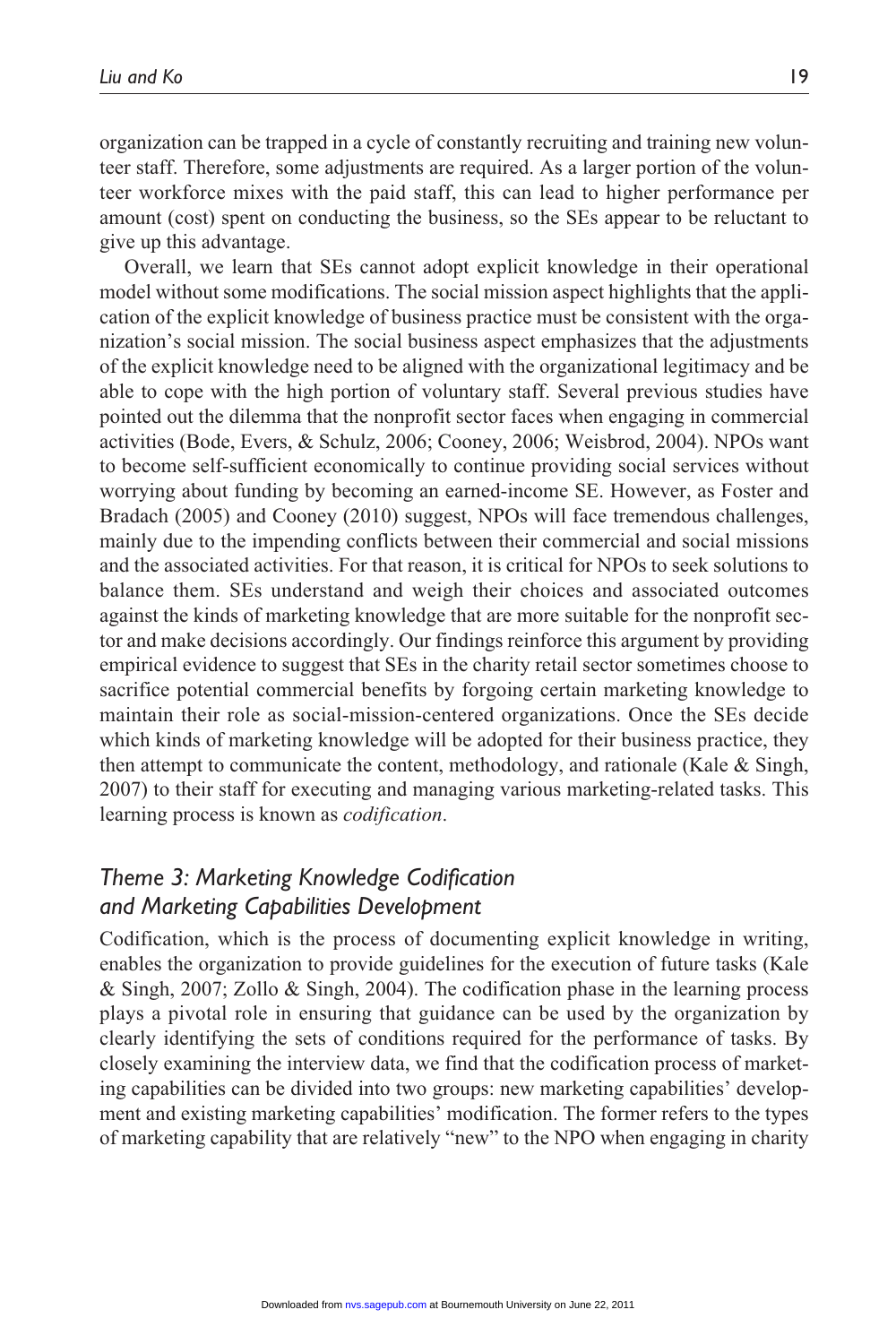retailing, such as pricing (i.e., product retailing), product development, channel management, and selling. In this sense, NPOs need to develop the operating routines for these marketing functions from scratch. Alternatively, the existing marketing capabilities refer to the types practiced under the concept of "nonprofit marketing," such as market information management, marketing communication, marketing planning, and marketing implementation. Before attempting to establish charity retailing practice, NPOs should already be capable of practicing these marketing functions. The focus for SEs here is to extend and recombine the existing nonprofit marketing process for use in retail marketing. The following discussion indicates how to develop these two types of marketing capability in the codification phase of the organizational learning process.

For new marketing capabilities' development, the key findings are presented in Tables 4 and 5 .

A high percentage of products that the SEs carry are donated, secondhand goods (Horne & Broadbridge, 1995), and almost all SEs offer a similar product range (Hibbert et al., 2005). The combination of these factors intensifies the price competition. Dutta, Zbaracki, and Bergen (2003) suggest that pricing capability can be divided into two dimensions of price setting: that within the organization and that vis-à-vis the customer. The former pricing capability involves systematically identifying and analyzing the competitors' prices and using this knowledge to place the respond price. We found that the explicit knowledge about identifying what the competition is doing has been codified into the price guideline and used to develop the pricing capability. The price-setting capability vis-à-vis the customers refers to the ability to sell to customers without affecting the business–customer relationship (Dutta et al., 2003), which also appears to be relevant to SEs, as it binds the organization from raising prices.<sup>3</sup> Our findings suggest that this is because consumers are very price conscious and do not remain loyal to a particular charity retail store. As a result, the store managers need to be trained to have a sensitive awareness about the consequences about their pricing strategy.

Second, our data show that the product development capability is associated with the introduction of a new product line or adding a service element to the product (Table 4). We found that the SEs have made considerable efforts to introduce new products to the market by seeking professional advice and training to become familiar with the new product offer. For example, the informants talk about the organizations' new product offers, such as white goods (i.e. fridges, cookers, freezers) and small electrical items, which are inconsistent with the traditional product offers of SEs (i.e., books, clothes). Besides adding new product lines, we found that the SEs also tend to compete via services. For example, Case 4 informant suggests (Table 4) that their charity retail store tends to offer installation and delivery services if the customer purchases white goods and furniture from them. This response reflects on Lusch, Vargo, and O'Brien's (2007) suggestion that retailers' competitive advantage can be enhanced through service. Our findings suggest that a new battle frontline on service has emerged among SEs.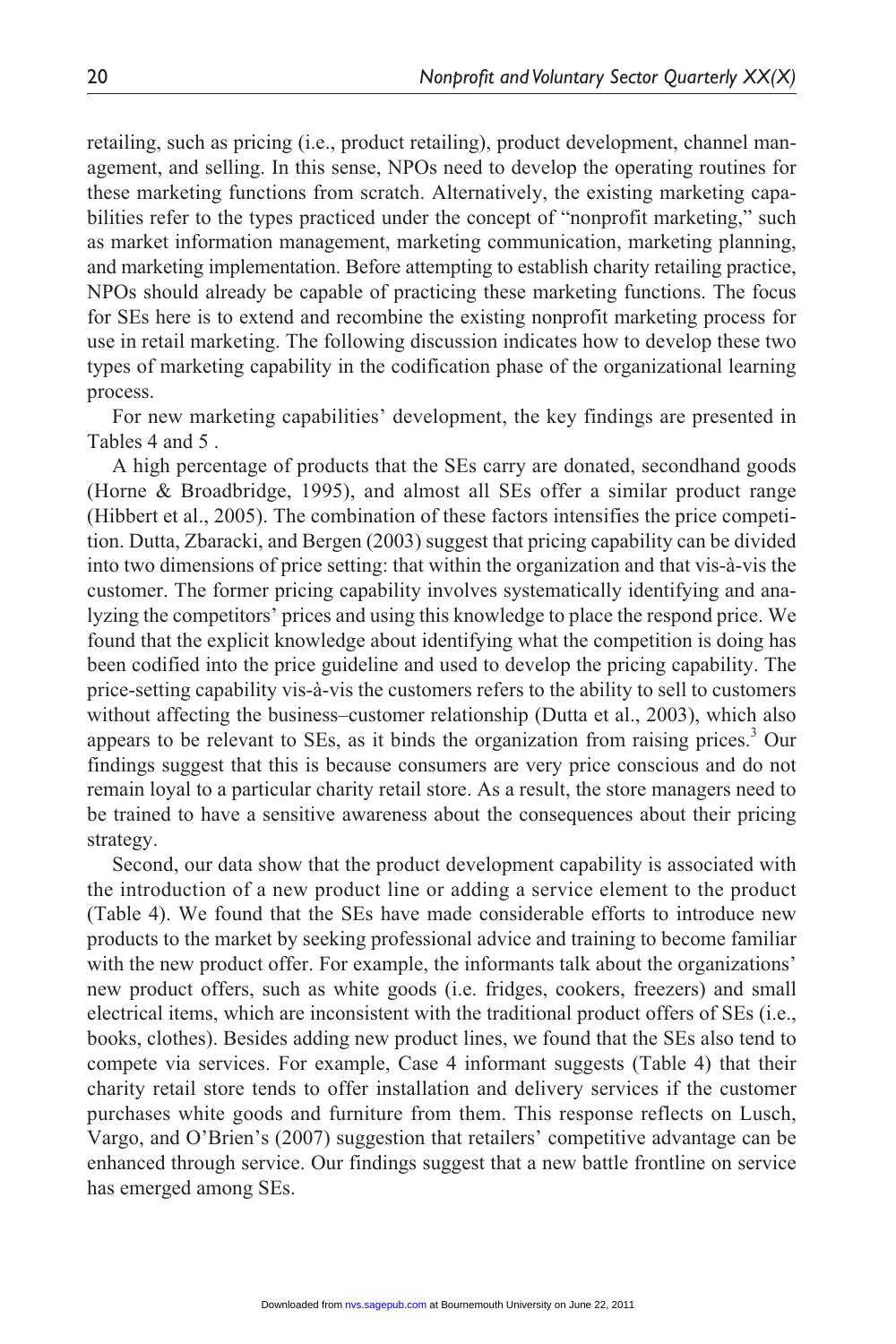Third, we found that there are two areas of channel management in the charity retail sector: the donor relationship and distribution channel management. The informants suggest that donated merchandise can be sold either in the charity retail store (roughly 20%-30%) or to recycling companies (roughly 70%-80%). In theory, as long as the donated merchandise keeps flowing in, SEs can remain better off, even without establishing contact with their customers. Therefore, SEs have established a standardized procedure for managing their relationship with their donors (i.e., keeping their contact information) to make them feel appreciated and help them to sense their contribution to society. In terms of distribution channel management, two major themes emerged from our results: warehouse establishment and store standardization. A warehouse operation with high-technology automation provides tremendous opportunities for retail companies to improve the effectiveness and efficiency of their distribution channels (Gu, Goetschalckx, & McGinnis, 2007). Although SEs may be unable to afford the installation of a big price tag automation system in their warehouse, they do leverage their ability to attract volunteers to work there. However, store standardization provides the benefits of quality control, cost minimization, and image uniformity (Kaufmann & Eroglu, 1999), and we found that SEs also desire to capture these benefits. The existence of worker manuals on pricing, labels, and so on, or a project plan for store fit specification allows the store staff to place the products in the designated place. The product catalogue is produced to increase the product display capability beyond the physical limits of the store's shelves.

Finally, regarding selling capability, Shapiro, Slywotzky, and Doyle (1997) point out that an organization can capture a competitive advantage by strategically managing its sales force through the development of measurement, competency creation, and motivation systems. The uniqueness of SEs is that they must build all three systems primarily around their voluntary workforce, as all of the research participants suggest that a single charity retail store is often operated by one paid shop manager and several volunteer staff. For the measurement system, our results show that all of the cases have a performance measurement system in place for measuring the selling performance from the shop level to the individual level. There is a strong emphasis on improving service quality and consumer satisfaction. In terms of a competency creation system, we found that all of the cases provided some sales manuals or training for their voluntary staff. The quotations reveal that SEs make good efforts to build the competence of their frontline retail staff, even though the voluntary staff may come and go at any moment. Finally, regarding motivation, our findings suggest that SEs do not have a proper motivation system for two reasons. First, a cash bonus does not really fit into the social sector. There is a strong tendency for SEs to maintain their legitimacy status and to believe that cash incentives will severely damage this. Second, most of the individuals who join SEs are already motivated to engage in any kind of work within the organization for providing benefits to society. The informal peer and society recognition is enough to keep them at the motivational stage.

For existing marketing capabilities' modification, the key findings are presented below. Given that these marketing capabilities (i.e., market information management,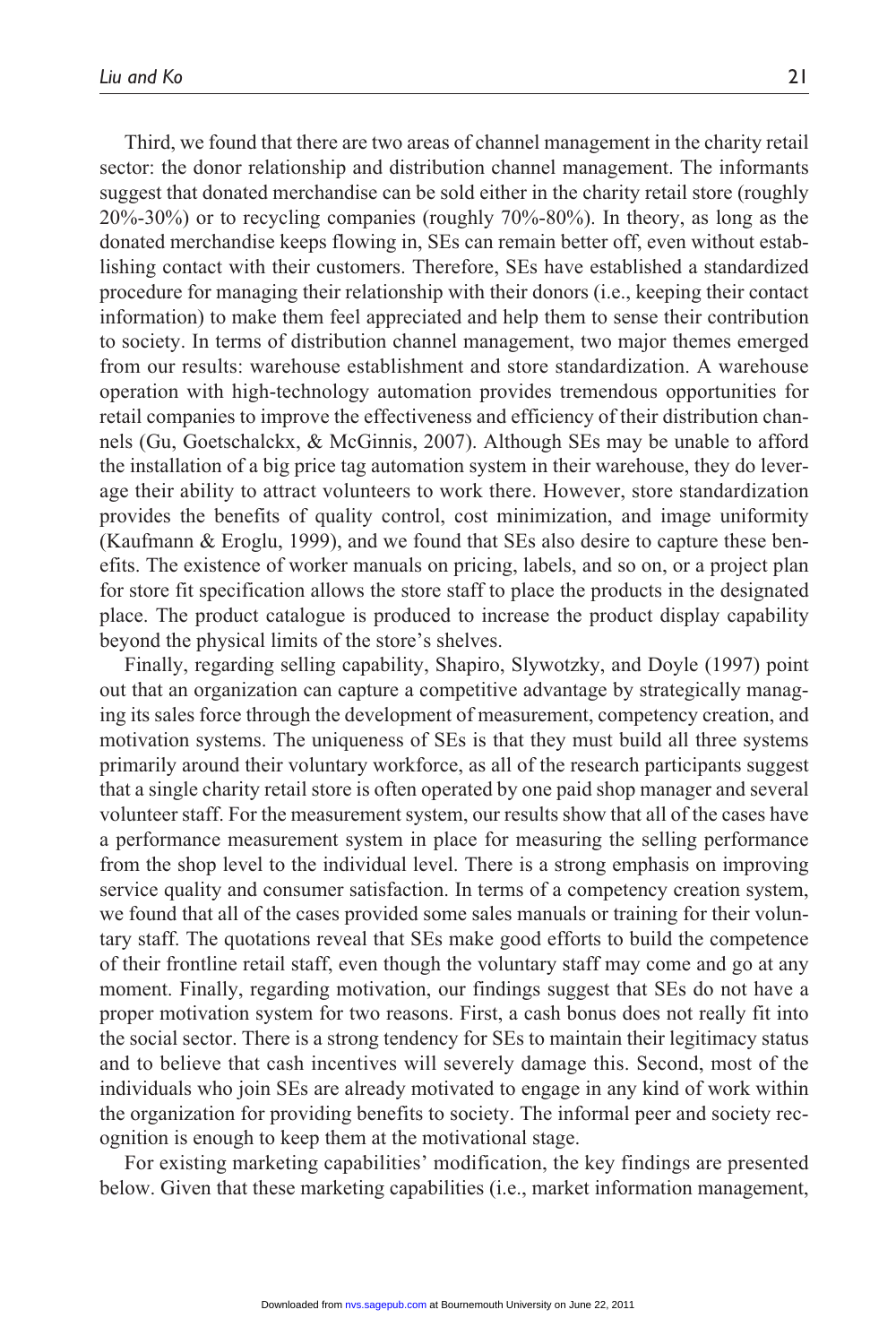marketing communication, marketing planning, and marketing implementation) have already been used to deploy marketing resources under the concept of nonprofit marketing, we found that the representatives from the SEs cannot really distinguish between them. Many of their responses overlap from one type of capability to another. We attempt to discuss these marketing capabilities together in this section under three major themes generated from the case studies: (a) marketing information generation, (b) communications and public relations, and (c) planning, executing, and monitoring marketing strategy.

In terms of marketing information generation, we find that SEs attempt to collect the market information from two primary sources: customers and industry partners. As discussed earlier, SEs have standard procedures for collecting information from their retail customers to ensure the quality of their services. We also surprisingly found that the SEs are keen to embrace and manage information about fashion. Horne and Broadbridge (1995) suggest that fashion-conscious customers want designer clothes at reasonable prices and are prepared to purchase secondhand, classic clothing. The quotations point out that some SEs have set up a procedure to track customers' wants and needs with regard to fashion. Alternatively, the industry partners provide valuable information on the supply side of the value chain. Hibbert et al. (2005) recommend that a charity retail store can establish links with DIY stores to capitalize on the opportunities for collecting unwanted goods. Our results show that SEs have already capitalized on these kinds of opportunities by systematically collecting the information from their industry partners or working harder to achieve win-win situations.

Second, communications and public relations cover a wide range of activities, such as advertising, marketing, and classified ads. The general responses under this theme suggest that these activities always take place under a very tight advertising budget. The studies suggest that the marketing spending for SEs heavily influences public perceptions. Despite the advantage of increasing revenue through marketing spending, Eikenberry and Kluver (2004) suggest that social organizations face the challenge of balancing their charitable status and commercial image in the eyes of the public. In other words, SEs do not want to lose their legitimacy status by spending excessive amounts on marketing. This implies that the development of assessment procedures must also be subordinate to maintaining the legitimacy status. Another aspect of this is to use the high-street presence of charity retail stores to enhance the image of SEs. The advertising potential of charity retail stores, because of their high-street presence, has long been recognized among academic researchers and practitioners (Horne, 1998; Parsons, 2004). The quotations suggest that SEs are exploring different ways to tap into this market-based resource. At present, there is still a lack of a standard guideline on fully using this advertising potential.

The final theme that emerged in this section is the planning, executing, and monitoring of the marketing strategy. The comments of the representatives hint at how the marketing planning is developed, evaluated, and executed in SEs. Although the final decision will be based on human judgment, there is a standard routine for guiding all of these tasks. SEs are keen to develop their staff's skills regarding the adoption of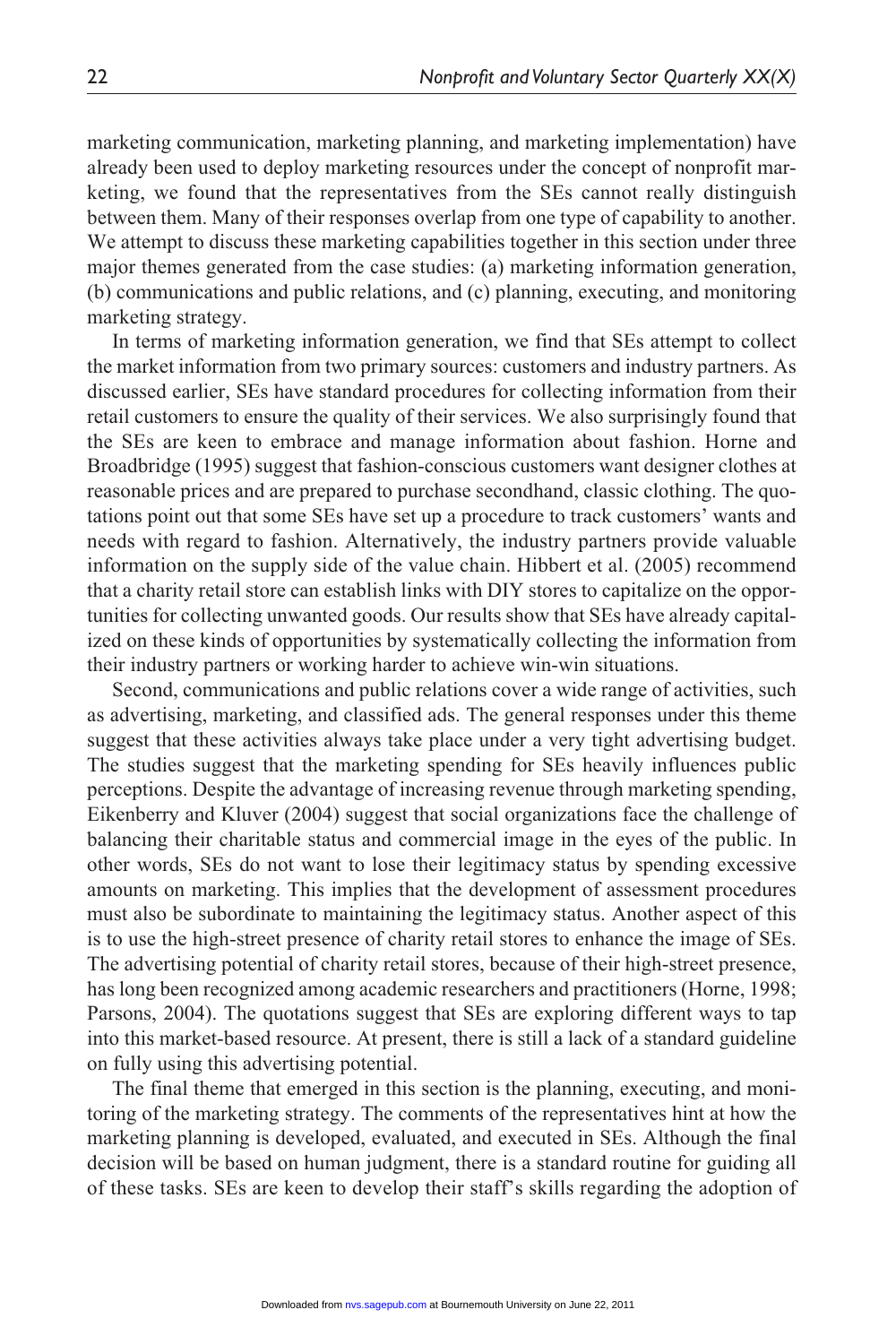new technology for marketing planning and execution. In terms of monitoring performance, we found that most of the SEs in our case study do not have a comprehensive marketing performance monitoring system, due to the limited amount of money spent on marketing and their very straightforward marketing method, such as placing ads in local newspapers when a new store opens. The marketing activities in which the SEs are involved are usually very short-term based with instantaneous results regarding whether such actions are a success or failure. There is no immediate need to design and implement a monitoring system for marketing performance.

Knowledge codification is an important element of organizational capability building. Given that organizational capability is often referred to as routines or repetitive patterns of task-oriented actions, Zollo and Winter (2002) suggest that the codification process intends to provide guidelines to enable organizations to identify and select the changes in the operating routines or establish new routines for the execution of future tasks. In this research, there are two types of marketing knowledge which have been codified and used to develop marketing capabilities. The first type of marketing knowledge (such as pricing, product development, channel management, and selling) is relatively new for NPOs that are attempting to establish retail outlets. The dominant logic here is new marketing capability creation. Codification, in this context, involves creating and using codified resources to assist the action or decision making related to performing marketing tasks. New documents (i.e., work manuals, handbooks) are developed to allow the staff to adopt these new business methods in the nonprofit sector. However, the second type of marketing knowledge (such as market information management, marketing communication, marketing planning, and marketing implementation) is a relatively familiar marketing concept for SEs. The dominant logic here is marketing capability modification. Codification, in this context, focuses on reusing routines from the nonprofit marketing concept and modifying them to suit the practice of charity retailing. Managers attempt to replicate and transfer their experience of executing nonprofit marketing to the field of charity retailing marketing.

# **Discussion and Conclusion**

In this research, we have explored how SEs using organizational learning to develop their marketing capabilities when conducting charity retail operations. Our findings have several important theoretical and practical implications. The first implication<sup>4</sup> is that there seems to be a lot of imitation of other charity retailers' practices. Relevant work in the organizational learning field suggests that, during the organizational learning process, firms are required to gather management know-how and best practices and determined whether these management experiences are appropriate for firms to adopt (Easterby-Smith & Prieto, 2008; Kim, 1998; Zollo & Winter, 2002). Our research indicates that all eight of the SEs that participated in our research behave similarly throughout the learning process. We attempt to provide two explanations for this phenomenon.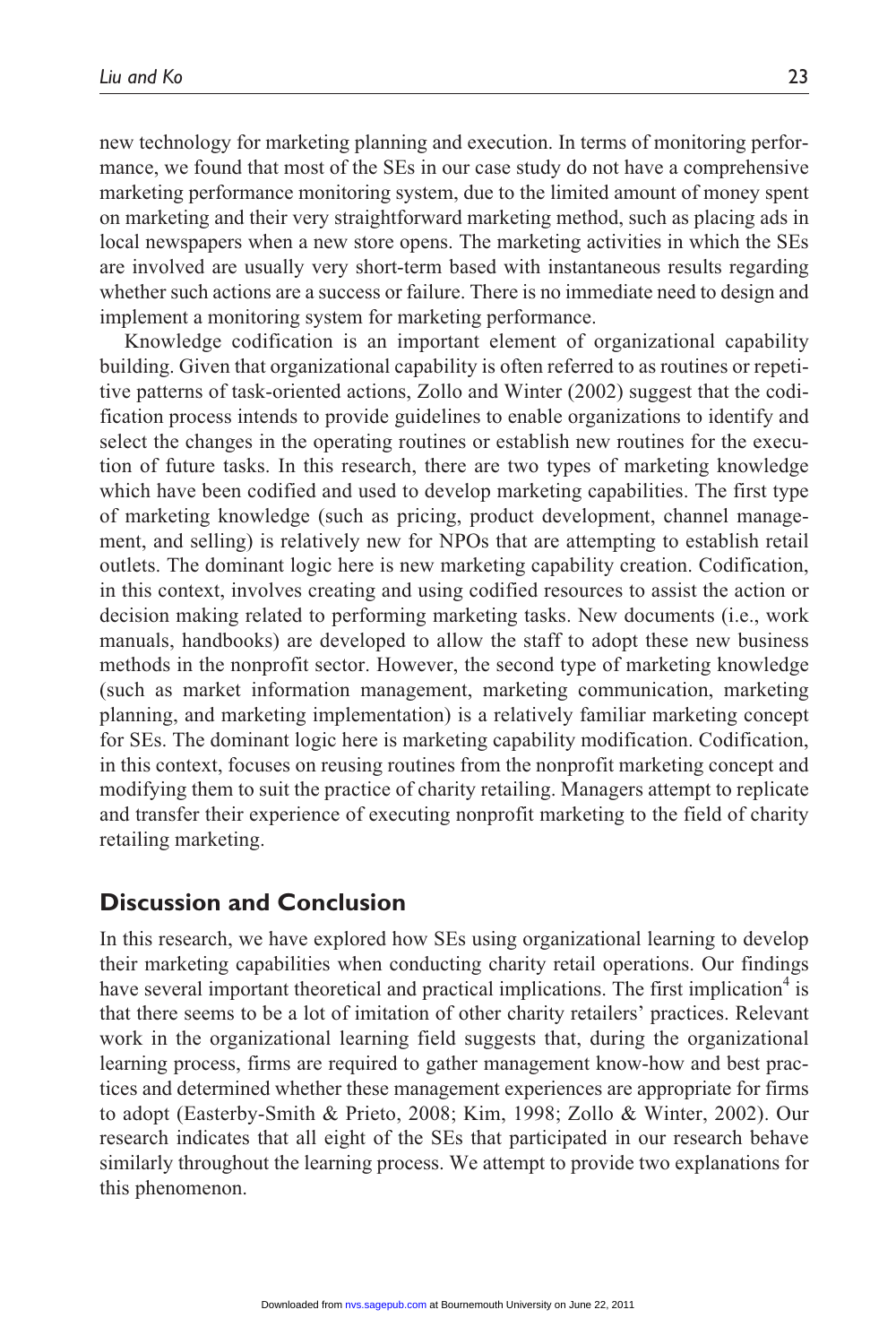First, all SEs are subject to similar pressures to maintain their social legitimacy. Our findings point out that SEs not only need to reflect on the relevant business and market factors like typical profit-seeking entities when deciding on the appropriateness of explicit knowledge for SEs but also need to pay attention to social factors. This is largely because SEs are hybrid organizations (Cooney, 2006; Dart, 2004), which have both business and social duties to fulfill. Furthermore, it also means that most SEs may not attempt to introduce any radical or controversial innovations to their business model (i.e., providing bonus incentives for salespeople) until most of their stakeholders (i.e., donors, volunteers, customers, and so on) in the sector collectively shift their perspectives about how charity retail stores should be operated. The second explanation is related to the knowledge-sharing effects. We have identified two mechanisms here. The first mechanism is about recruitment practice. Our interview data suggest that many charity retailers have attempted to recruit experienced staff from other SEs that have well-established charity retailing operations and wish them to bring their knowledge to the new workplace. The second mechanism is about knowledge exchange through formal association and informal social networks. Our findings suggest that SE staff are very keen to engage in the knowledge-sharing process.

The second implication concerns the NPOs' commercialization process to become financially independent SEs by engaging in charity-retailing activities and the role that organizational learning plays in this process. Much of the research into NPO commercialization issues has highlighted the financial and social benefits when NPOs adopt market-oriented approaches to their business (Chew & Osborne, 2008; Gainer & Padanyi, 2005; Shoham et al., 2006). A contribution of this research to current NPO commercialization thinking is that, to become more market-driven and business-like hybrid SEs, NPOs not only need to set up a commercial arm (i.e., charity retailing) for fundraising but also require a carefully planned learning strategy to acquire the necessary marketing capabilities to compete in the marketplace. Our research shows that organizational learning enables charity retailers to develop marketing capabilities and become proficient in handling operating retailing activities. Charity retailers that fail to recognize the importance of organizational learning in the commercialization process may be unable to succeed in the long run.

The third implication concerns the performance-improvement strategy for charity retailing. The rapid expansion and development of charity retailing stimulates competition in this sector. Field researchers suggest that charity retailers should adopt a more sophisticated operations procedure similar to commercial retailers, such as focusing more on branding, consumer segmentation, and location strategy to face the increasingly competitive market environment (Horne, 1998; Gregson et al., 2002; Parsons, 2004). Our study introduces another type of performance-improvement strategy for charity retailers and suggests that the development of different types of marketing capability allows charity retailers to enhance their ability to advance their pricing, product development, channel management, selling, information management, marketing communication, marketing planning, and marketing implementation competencies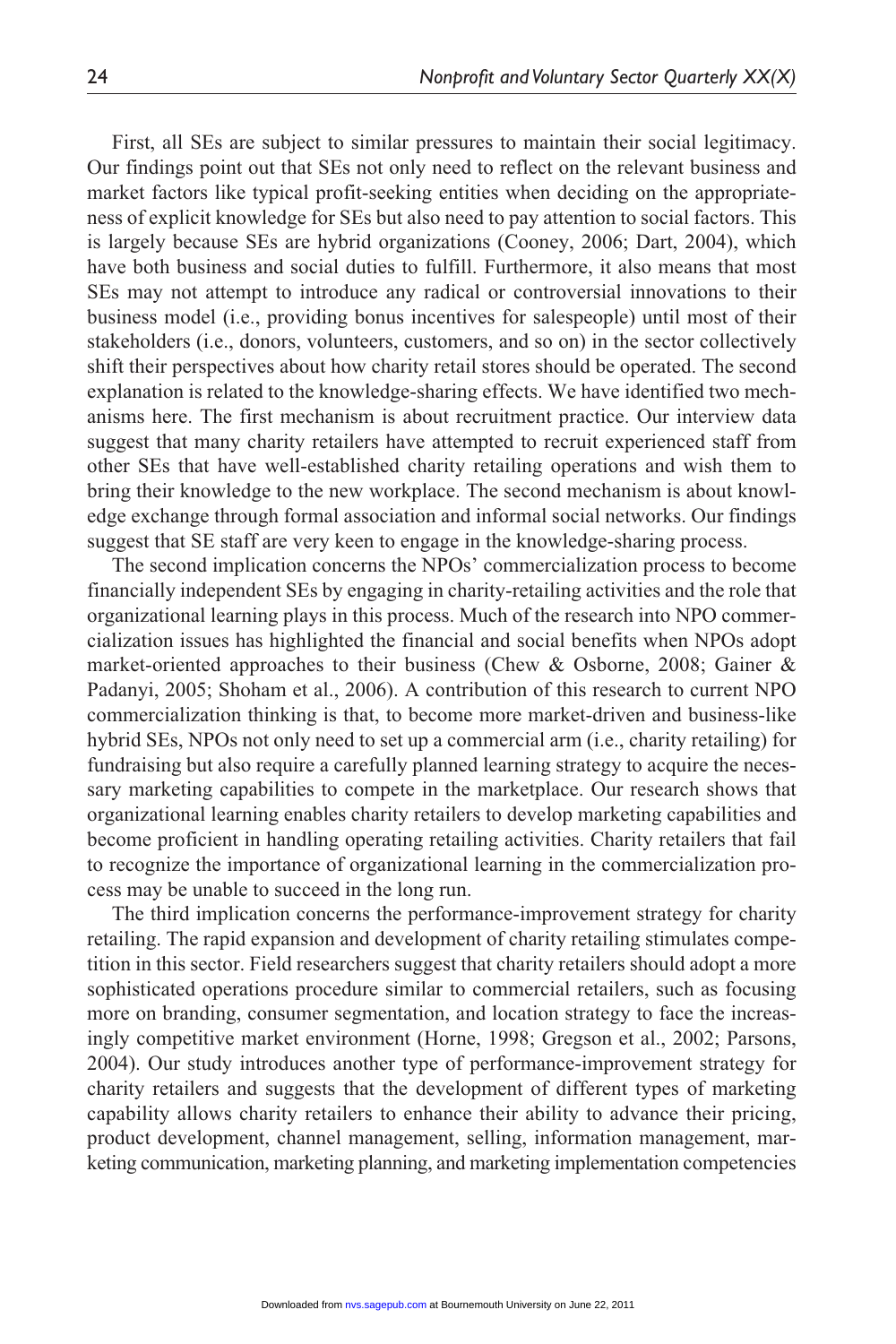in organizing and designing their marketing program when facing challenges from their competitors.

In general, our research explores the learning process for SEs. Besides the traditional learning methods, we find that SEs also adopt research-based learning methods. These allow organizations to search for a more innovative way of acquiring new knowledge for the purpose of continual improvement. Second, we learn that SEs will only adopt a specific type of knowledge if its application suits its social mission and social business practices and are willing to forgo potential benefits if these conditions are not met. Finally, we found that SEs have developed certain types of new marketing capabilities for their charity retail operations and other types of marketing capabilities are adopted from their social operations. We also acknowledge that the informants have expressed some allegiance to the nonprofit sector as it is historically constituted.<sup>5</sup> Furthermore, other researches (see Adams & Perlmutter, 1991; Cooney, 2006) suggest that, depending on the structure of the agency, staff with different areas of expertise may be concentrated in different parts of the organizational structure, whereby businessoriented people run the commercial enterprise and social workers or other such professionals attend to the mission-related programs.<sup>6</sup> Although we have insufficient data to suggest that the composition of the staff has changed in these organizations as they move toward bringing in more business expertise by hiring new staff, we cannot deny that NPOs that have established charity retail operations must accept some degree of commercialization to compete in the more challenging business environment.

# **Acknowledgments**

The authors appreciate the constructive comments from Editor Jeffrey Brudney and anonymous *NVSQ* reviewers.

# **Declaration of Conflicting Interests**

The author(s) declared no potential conflicts of interest with respect to the research, authorship, and/or publication of this article.

# **Funding**

The author(s) received no financial support for the research, authorship, and/or publication of this article.

# **Notes**

- 1. The Association of Charity Shops changed its name to the Charity Retail Association after consulting its members in 2010 (Association of Charity Shops, 2010).
- 2. "NVivo 7" is the version of NVivo software used in this research.
- 3. An anonymous reviewer provided a valuable suggestion regarding this point.
- 4. This important implication of our findings was highlighted by an anonymous reviewer.
- 5. An anonymous reviewer pointed this out from our findings.
- 6. This critical statement was provided by an anonymous reviewer.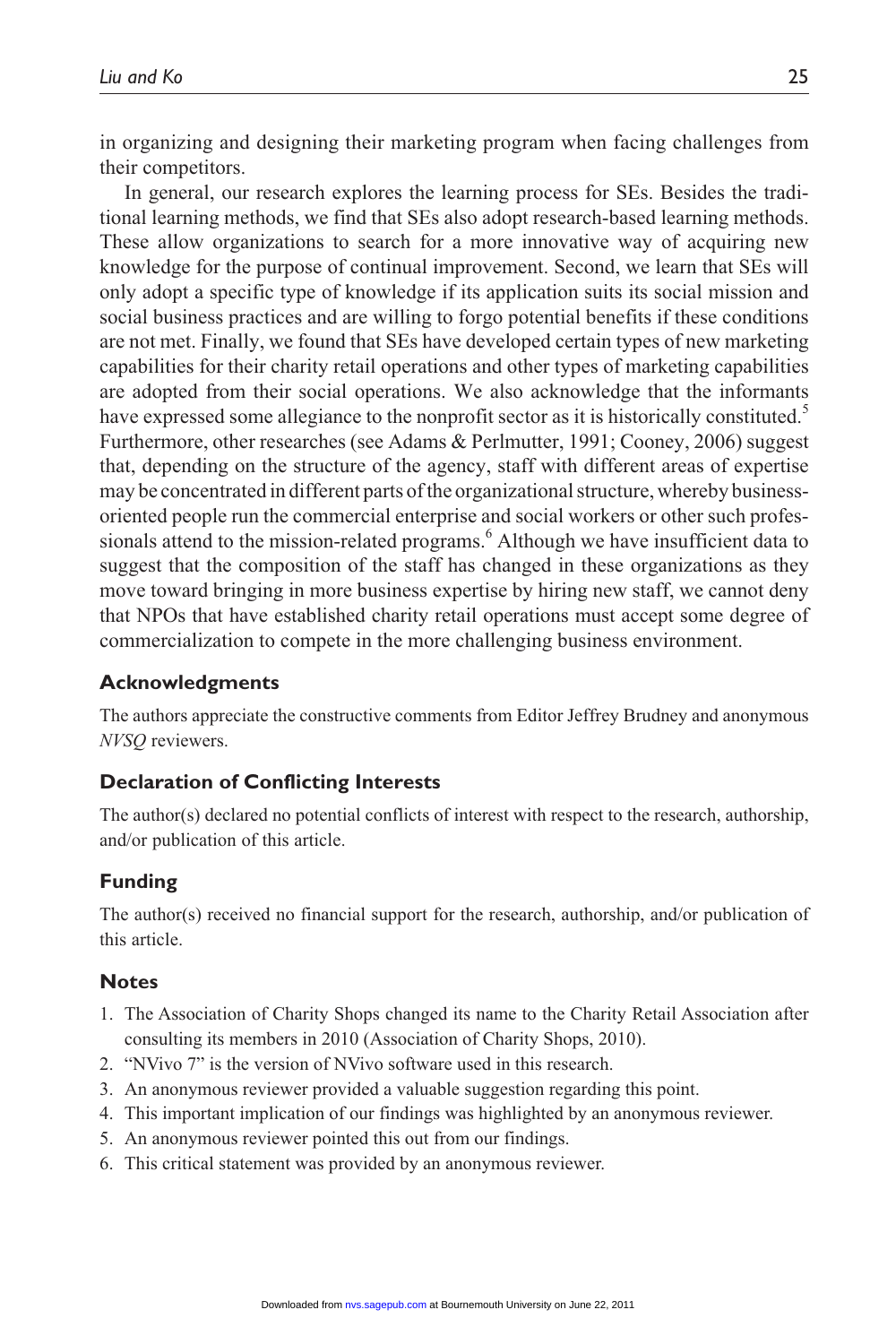#### **References**

- Adams, C., & Perlmutter, F. (1991). Commercial venturing and the transformation of America's voluntary social welfare agencies. *Nonprofit and Voluntary Sector Quarterly, 20*, 25-38.
- Adler, P. S., Goldoftas, B., & Levine, D. I. (1999). Flexibility versus efficiency? A case study of model changeovers in the Toyota production system. *Organization Science, 10*, 43-68.
- Blumberg, B., Cooper, D. R., & Schindler, P. S. (2005). *Business research methods.* Berkshire, UK: McGraw-Hill Education.
- Bode, I., Evers, A., & Schulz, A. D. (2006). Where do we go from here? The unfinished story of relations between social enterprises and public policies in Germany. In M. Nyssens (Eds.), *Social enterprise at the crossroads of market, public policies and civil society* (pp. 296-309). New York, NY: Routledge.
- Booth, W. (1890). *In darkest England and the way out*. London, UK: Salvation Army.
- Brady, T., & Davies, A. (2004). Building project capabilities: From exploratory to exploitative learning. *Organization Studies, 25*, 1601-1621.
- Broadbridge, A., & Parsons, L. (2003a). Still serving the community? The professionalization of the UK charity retail sector. *International Journal of Retail & Distribution Management, 31*, 418-427.
- Broadbridge, A., & Parsons, L. (2003b). UK charity retailing: Managing in a new professionalised sector. *Journal of Marketing Management, 19*, 729-748.
- Cabinet Office. (2006). *Social enterprise action plan scaling new heights*. London, UK: Office of the Third Sector, Cabinet Office.
- Campbell, D., Craven, B., & Shrives, P. (2003). Voluntary social reporting in three FTSE sectors: A comment on perception and legitimacy. *Accounting, Auditing & Accountability Journal, 14*, 558-581.
- Celuch, K. G., Kasouf, C. J., & Peruvemba, V. (2002). The effects of perceived market and learning orientation on assessed organizational capabilities. *Industrial Marketing Management, 31*, 545-554.
- Charity Retail Association. (2010). FAQs: Charity Shops. Retrieved from http://www.charityretail.org.uk/faqs\_shop.html
- Chew, C., & Osborne, S. P. (2008). Strategic positioning in UK charities that provide public services: Implications of a new integrating model. *Public Money and Management, 28*, 283-290.
- Chew, C. (2009). Identify the factors that influence positioning strategy in UK charitable organizations that provide public services: Toward an integrating model. *Nonprofit and Voluntary Sector Quarterly, 38*, 29-50.
- Cooney, K. (2006). The institutional and technical structuring of nonprofit ventures: Case study of a U.S. hybrid organization caught between two fields. *Voluntas, 17*, 143-161.
- Cooney, K. (2010). An exploratory study of social purpose business models in the United States. *Nonprofit and Voluntary Sector Quarterly*. Advance online publication. doi:10.1177/ 0899764009351591
- Dart, R. (2004). The legitimacy of social enterprise. *Nonprofit Management & Leadership, 14*, 411-424.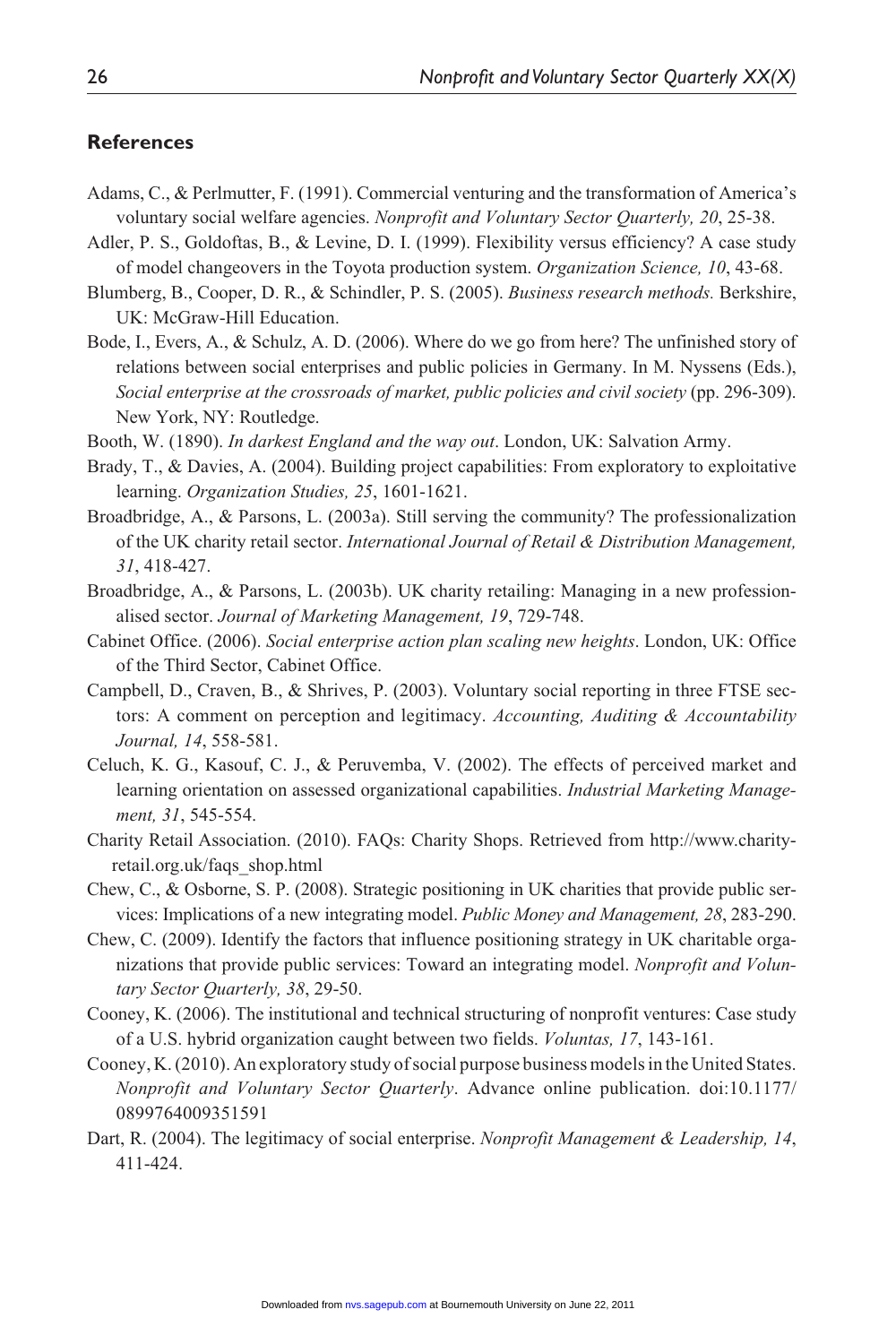- Davies, A., & Brady, T. (2000). Organizational capabilities and learning in complex product systems: Towards repeatable solutions. *Research Policy, 29*, 931-953.
- Day, G. S. (1994a). The capabilities of market-driven organizations. *Journal of Marketing, 58*, 37-52.
- Day, G. S. (1994b). Continuous learning about markets. *California Management Review, 36*, 9-31.
- De Geus, A. P. (1988). Planning as learning. *Harvard Business Review, 66*, 70-74.
- Dutta, S., Zbaracki, M. J., & Bergen, M. (2003). Pricing process as a capability: A resourcebased perspective. *Strategic Management Journal, 24*, 615-630.
- Easterby-Smith, M., & Prieto, I. M. (2008). Dynamic capabilities and knowledge management: An integrative role of learning. *British Journal of Management, 19*, 235-249.
- Eikenberry, A. M. (2009). Refusing the market: A democratic discourse for voluntary and nonprofit organizations. *Nonprofit and Voluntary Sector Quarterly, 38*, 582-596.
- Eikenberry, A. M., & Kluver, J. D. (2004). The marketization of the nonprofit sector: Civil society at risk. *Public Administration Review, 64*, 132-140.
- Eisenhardt, K., & Graebner, M. (2007). Theory building from cases: Opportunities and challenges. *Academy of Management Journal, 50*, 25-32.
- Eisenhardt, K. M., & Martin, J. A. (2000). Dynamic capabilities: What are they? *Strategic Management Journal, 21*, 1105-1121.
- Eng, T. Y., & Spickett-Jones, J. G. (2009). An investigation of marketing capabilities and upgrading performance of manufacturers in mainland china and Hong Kong. *Journal of World Business, 44*, 463-475.
- Facteau, J. D., Dobbins, G. H., Russell, J. E. A., Ladd, R. T., & Kudisch, J. D. (1995). The influence of general perceptions of the training environment on pertaining motivation and perceived training transfer. *Journal of Management, 21*, 1-25.
- Farmer, M. S., & Fedor, D. B. (2001). Changing the focus on volunteering: An Investigation of volunteers' multiple contributions to a charitable organization. *Journal of Management, 27*, 191-211.
- Foster, W., & Bradach, J. (2005). Should nonprofits seek profits? *Harvard Business Review, 83*, 92-100.
- Froelich, K. A. (1999). Diversification of revenue strategies: Evolving resource dependence in nonprofit organizations. *Nonprofit and Voluntary Sector Quarterly, 28*, 246-268.
- Gainer, B., & Padanyi, P. (2005). The relationship between market-oriented activities and market-oriented culture: Implications for the development of market orientation in nonprofit service organization. *Journal of Business Research, 58*, 854-862.
- Gregson, N., Crewe, L., & Brooks, K. (2002). Discourse, displacement, and retail practice: Some pointers from the charity retail project. *Environment and Planning A, 34*, 1661-1683.
- Gu, J., Goetschalckx, M., & McGinnis, L. F. (2007). Research on warehouse operation: A comprehensive review. *European Journal of Operational Research, 117*, 1-21.
- Handy, F., & Brudney, J. L. (2007). When to use volunteer labour resource? An organizational analysis for nonprofit management. *Vrijwillige Inzet Onderzocht (VIO, Netherlands),4*, 91-100.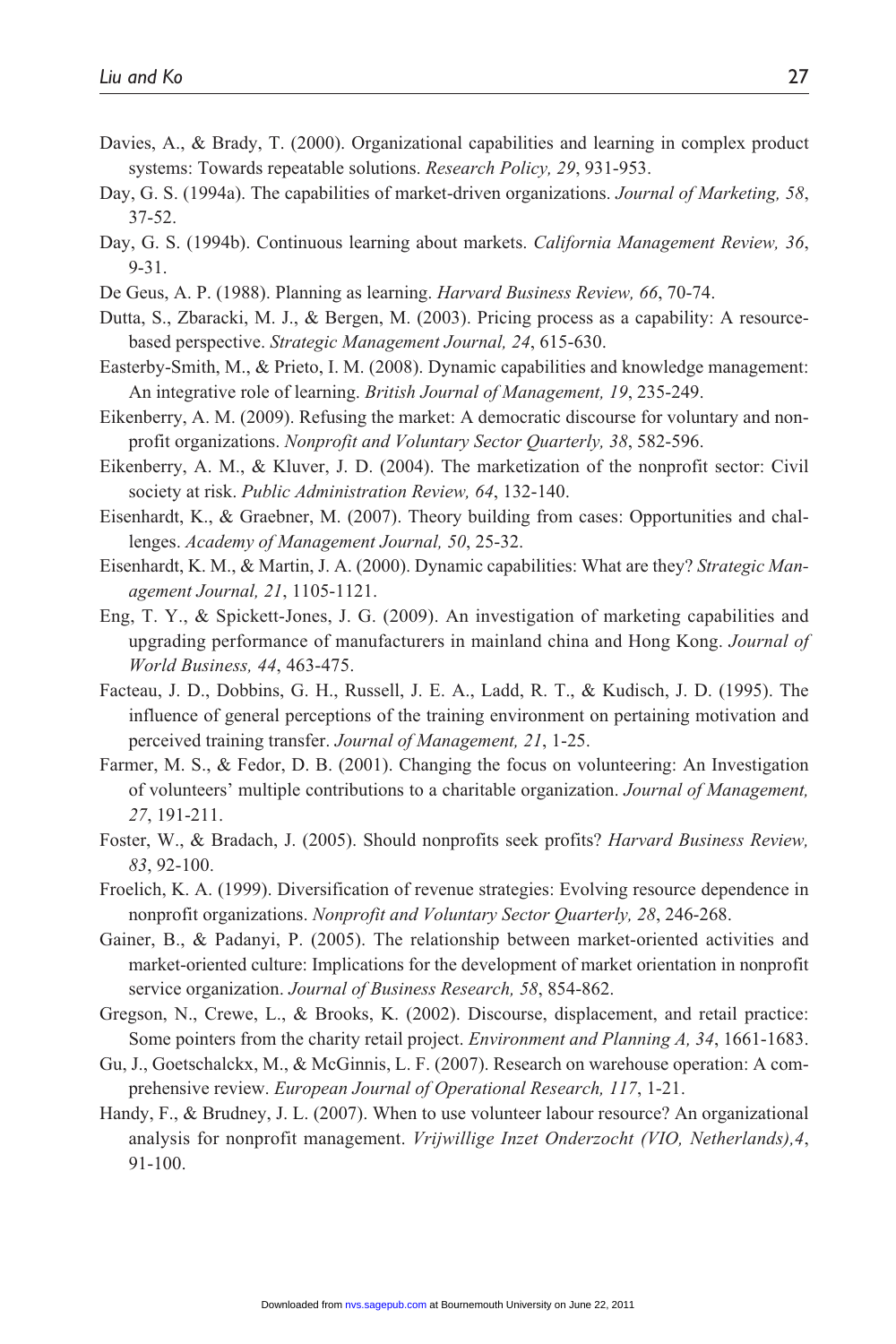- He, Z. L., & Wong, P. K. (2004). Exploration vs. exploitation: An empirical test of the ambidexterity hypothesis. *Organization Science, 15*, 481-494.
- Hibbert, S. A., Horne, S., & Tagg, S. (2005). Charity retailers in competition for merchandise: Examining how consumers dispose of used goods. *Journal of Business Research, 58*, 819-828.
- Horne, S., & Broadbridge, A. (1995). Charity shops: A classification by merchandise mix. *International Journal of Retail & Distribution Management, 23*, 17-23.
- Horne, S. (1998). Charity shops in the UK. *International Journal of Retail & Distribution Management, 26*, 155-161.
- Hurley, R. F., & Hult, T. M. (1998). Innovation, market orientation, and organizational learning: An integration and empirical examination. *Journal of Marketing, 62*, 42-54.
- Kale, P., & Singh, H. (2007). Building firm capabilities through learning: The role of the alliance learning process in alliance capability and firm-level alliance success. *Strategic Management Journal, 28*, 981-1000.
- Kaufmann, P. J., & Eroglu, S. (1999). Standardization and adoption in business format franchising. *Journal of Business Venturing, 14*, 69-85.
- Kim, L. (1998). Crisis construction and organizational learning: Capability building in catchingup at Hyundai motor. *Organization Science, 9*, 506-521.
- Levinthal, D. A., & March, J. G. (1993). The myopia of learning. *Strategic Management Journal, 14*, 95-112.
- Lusch, R. F., Vargo, S. L., & O'Brien, M. (2007). Competing through service: Insights from service-dominant logic. *Journal of Retailing, 81*, 5-18.
- Macedo, I. M., & Pinho, J. C. (2006). The relationship between resource dependence and market orientation: The specific case of non-profit organization. *European Journal of Marketing, 40*, 533-553.
- March, J. G. (1991). Exploration and exploitation in organizational learning. *Organizational Science, 2*, 71-87.
- Morgan, N. A., Vorhies, D. W., & Mason, C. H. (2009). Market orientation, marketing capabilities, and firm performance. *Strategic Management Journal, 30*, 909-920.
- National Council for Voluntary Organization. (2009). *The UK Voluntary Sector Almanac 2009*. London, UK: Author.
- Parsons, E. (2004). Charity retailing in the UK: A typology. *Journal of Retailing and Consumer Services, 11*, 31-40.
- Prahalad, C. K., & Hamel, G. (1994). Strategy as a field of study: Why search for a new paradigm? *Strategic Management Journal, 15*, 5-16.
- Reyes, P. M., & Meade, L. M. (2006). Improving reverse supply chain operational performance: A transshipment application study for Not-for-Profit organizations. *Journal of Supply Chain Management, 42*, 38-48.
- Richards, L. (1999). *Using Nvivo in qualitative research*. London, UK: SAGE.
- Shapiro, B. P., Slywotzky, A., & Doyle, S. X. (1997). Strategic sales management: A boardroom issue. *Strategy & Business, 8*, 29-36.
- Shoham, A., Ruvio, A., Vigoda-Gadot, E., & Schwabsky, N. (2006). Market orientations in the nonprofit and voluntary sector: A meta-analysis of their relationships with organizational performance. *Nonprofit and Voluntary Sector Quarterly, 35*, 453-476.